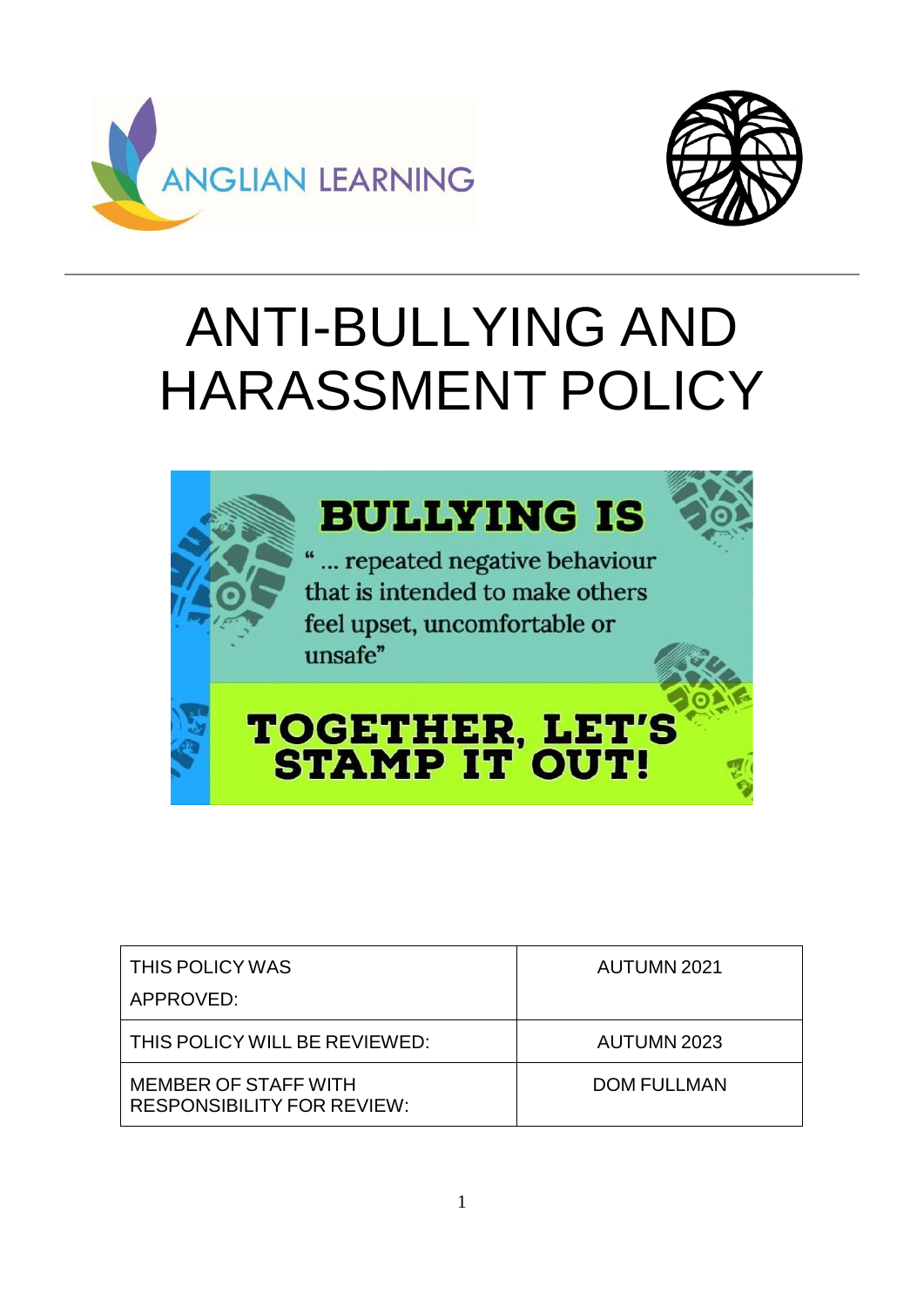# **Policy Contents Page**

| <b>Section 1: Context</b>                                                                                    |        |
|--------------------------------------------------------------------------------------------------------------|--------|
|                                                                                                              | 3      |
| Section 2: What is bullying?                                                                                 | 4      |
| Section 3: Implementing the Anti-bullying Policy in our School                                               | 9      |
| <b>Section 4: Appendices</b>                                                                                 |        |
| Appendix A -National Legislative and Policy context                                                          | 20     |
| Appendix C – Types of Bullying                                                                               | 25     |
| Appendix D - Responding to Incidents of Bullying                                                             | 30     |
| Appendix E - Responding to Incidents of Bullying – The Support Group Method<br><b>Bookmark not defined.3</b> | Error! |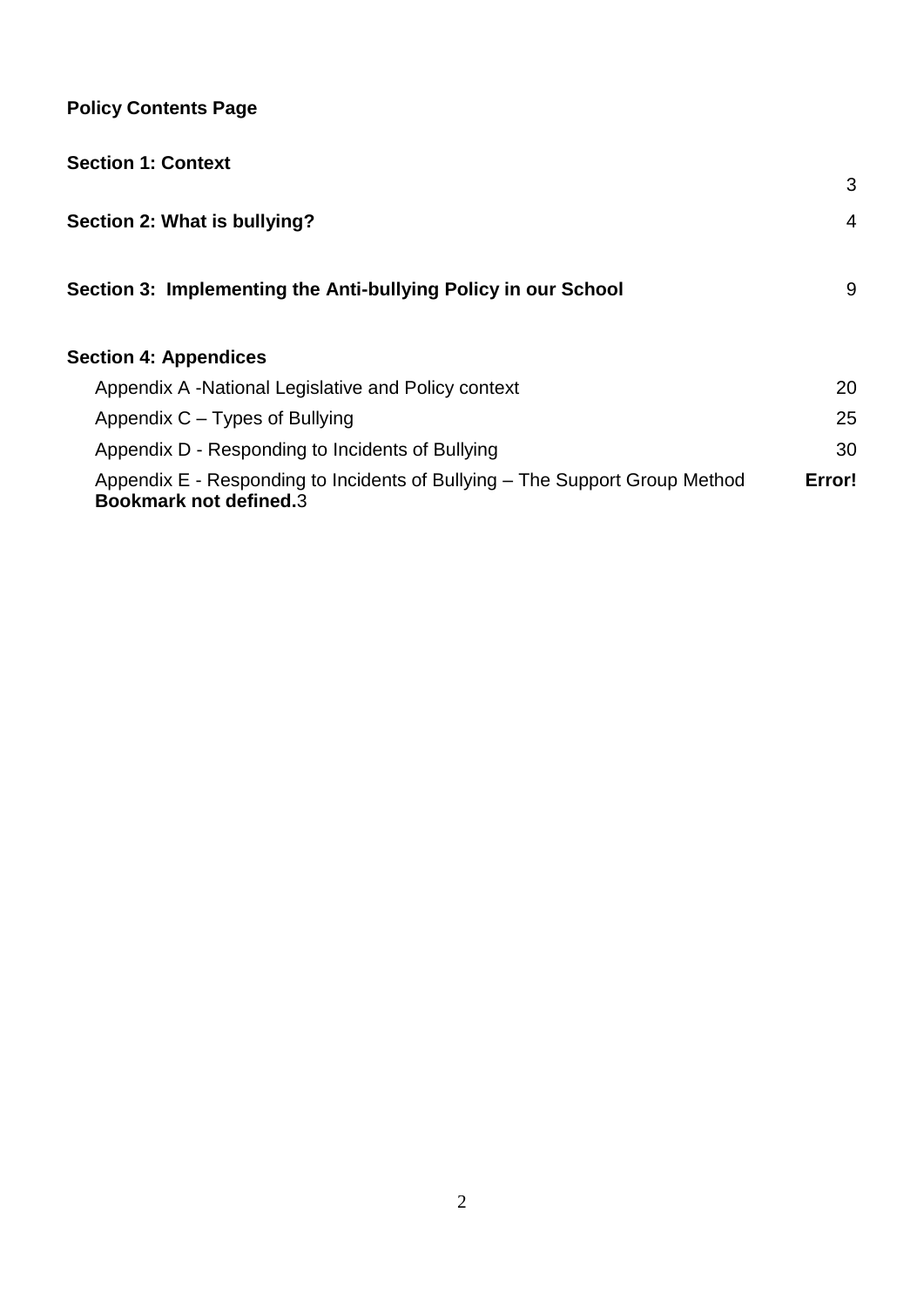#### **Section 1: Context**

Bottisham Village College is committed to providing a welcoming and supportive environment in which everyone e can flourish and thrive; at Bottisham we inspire, care for and enrich all members of our community.

This document sets out Bottisham Village College's policy in relation to the issue of harassment & bullying. It reflects a belief that harassment and bullying are not acceptable under *any* circumstances and that they are best prevented through the development of a College ethos based on mutual respect, and the celebration of diversity, fairness and equality. This runs along side our commitment to develop robust systems and procedures to deal with bullying, and to provide meaningful support for all affected.

The College recognises that every individual is at risk from bullying.

Bullying, especially if left unaddressed, can have a devastating effect on individuals. It can be a barrier to their learning and have serious consequences for their mental health Evidence from national and local research indicates that bullying is widespread and consultations with children and young people repeatedly identify bullying as a key concern for them. The College recognizes that, like all other schools and communities, bullying happens here.

The College uses the Keeping Children Safe in Education, September 2021 document to inform anti-bullying protocols & education and strives to achieve best practice at all times.

The College challenges all types of anti-discriminatory behaviour which might constitute harassment or bullying in relation to the protected characteristics:

1 Age.

- 2 Disability.
- 3 Gender reassignment and gender expression.
- 4 Marriage and civil partnership.
- 5 Pregnancy and maternity.
- 6 Race.
- 7 Religion or belief.

8 Sex.

9 Sexual orientation.

The College believes that bullying is bullying and should never be tolerated or passed off as "banter", "just having a laugh" or "part of growing up".

The College will always respond in a manner that is firm, measured, proportionate, pragmatic and non-oppressive. This policy also acknowledges that a perpetrator of harassment and/or bullying is usually deeply unhappy and has need for development as well as sanctions and consequences.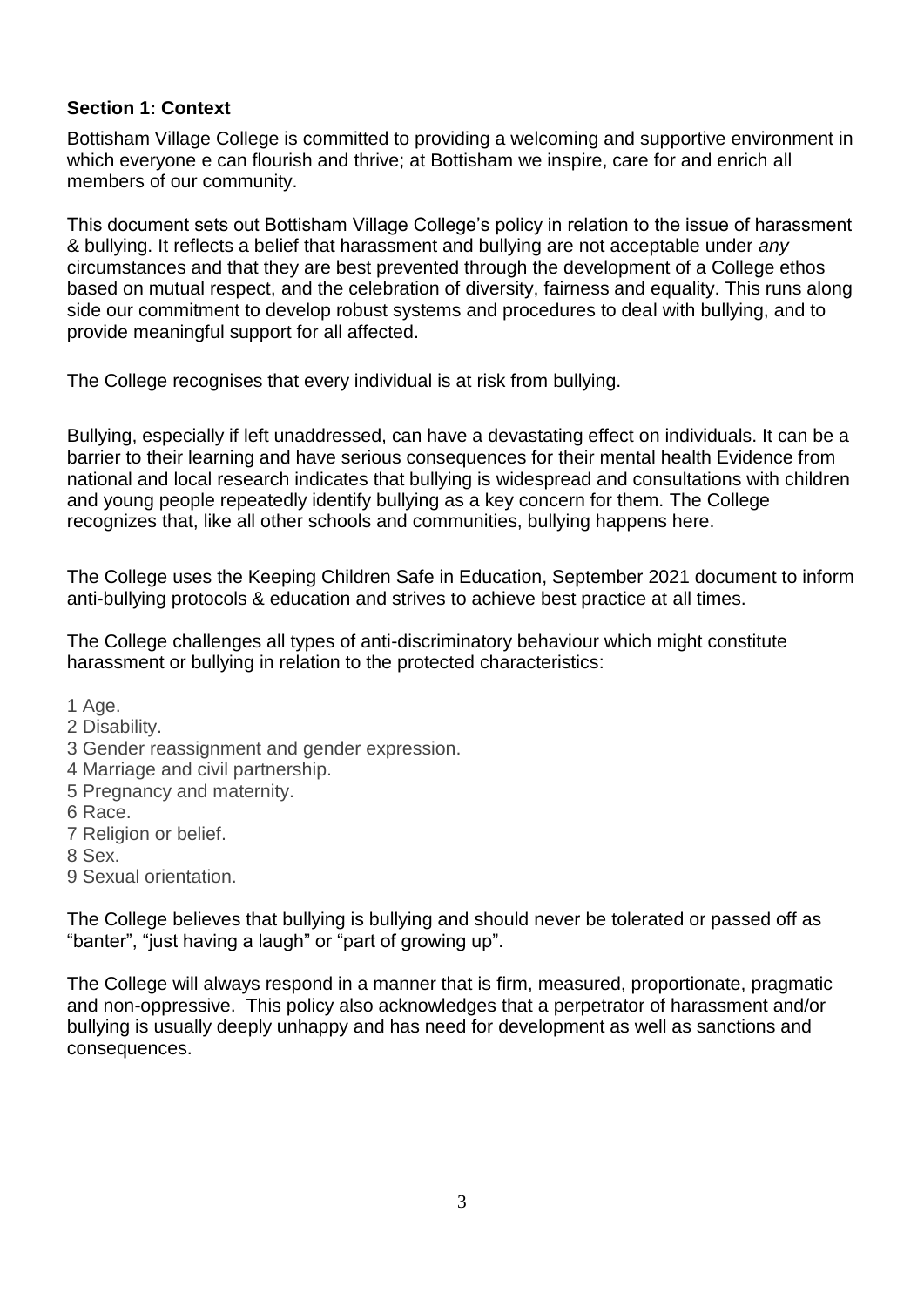### <span id="page-3-0"></span>**Section 2: What is bullying and what is harassment?**

## **A Definition of Bullying**

Bullying is an experience that can take many forms. Various national and international definitions exist and most of these have three things in common.

- Bullying is deliberately hurtful behaviour
- It is usually repeated over time
- There is an imbalance of power, which makes it hard for those being bullied to defend themselves.

These factors are reflected in the DfE and Cambridgeshire CFA Services definitions of bullying:

'*Bullying is behaviour by an individual or group, repeated over time, that intentionally hurts another individual or group either physically or emotionally'* DfE, 2011

'*Bullying is the persistent, deliberate attempt to hurt or humiliate someone'.*  Cambridgeshire CFA Services, 2014

Bottisham Village College has adopted the Diana Award definition of Bullying: **Bullying is repeated negative behaviour that is intended to make others feel upset, uncomfortable or unsafe.**

### **What is harassment?**

We take as the basis of our definition of harassment, s.2 and s.4 of Protection from Harassment Act 1997;

The law defines a harasser as:

*A person who pursues a course of conduct which amounts to harassment of another, and which they know or ought to know amounts to harassment of the other.*

Harassment is defined by the victim and is generally and objectively evidenced in hurtful or unkind behaviour and or speech which is deliberate or repeated. Harassment can be carried out by an individual or a group of people towards another individual or group, where the perpetrators exercise coercive control or influence over their victims, and a power disparity exists.

*The nature of harassment can include (but is not limited to):*

- physical such as hitting or causing someone to fear the use of imminent violence. It can also include using inappropriate or unwanted physical contact such as touching or groping
- sexual such as the making of unwelcome and inappropriate sexual remarks and requests or jokes or physical advances, including on line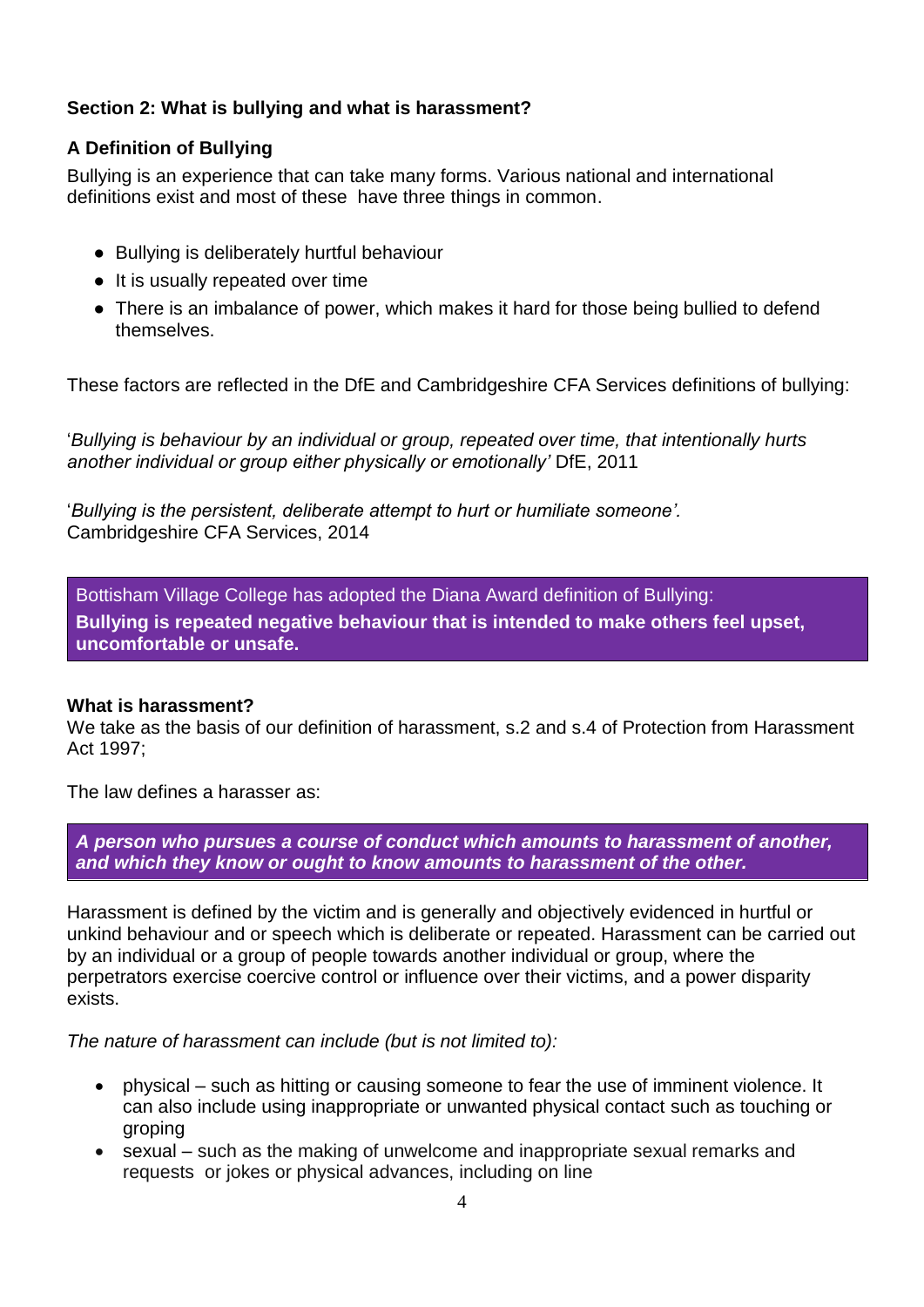- criminal damage or making threats to cause damage such as damaging the College environment;
- theft and depriving people of their possessions;
- verbal such as name calling, slut shaming, spreading rumours about someone, using derogatory or offensive language or threatening someone;
- psychological such as deliberately excluding, ignoring or isolating people and
- cyber such as using text, email or other social media to write or say hurtful things that cause a person to feel frightened, intimidated or in danger. There is a level of emotional abuse involved in all types of harassment.

#### **No form of harassment will be tolerated and all incidents will be taken seriously.**

### **Our response to specific types of bullying and harassment**

**Derogatory or offensive language** is not acceptable and will not be tolerated. This type of language can take any of the forms of harassment listed in our examples above. It will be challenged by staff and recorded and monitored on appropriate internal and external databases. Follow-up sanctions, where appropriate, will be given to students and staff found using any such language.

**A prejudice-based incident** is an incident of unkind or hurtful behaviour that is motivated by prejudice or negative attitudes, beliefs or views towards a protected characteristic or minority group. The protected characteristics are:

- Age
- Disability
- Gender reassignment and gender expression
- Marriage and civil partnership.
- Pregnancy and maternity.
- Race.
- Religion or belief
- Sex
- Sexual orientation.

Such incidents might also relate to other characteristics, such as:

- Culture, class or nationality;
- marriage and civil partnership;
- Academic achievement
- pregnancy and maternity;
- Special Educational Needs (SEN) or disability;
- appearance
- health conditions
- home or personal situation
- related to another vulnerable group of people (such as young carers).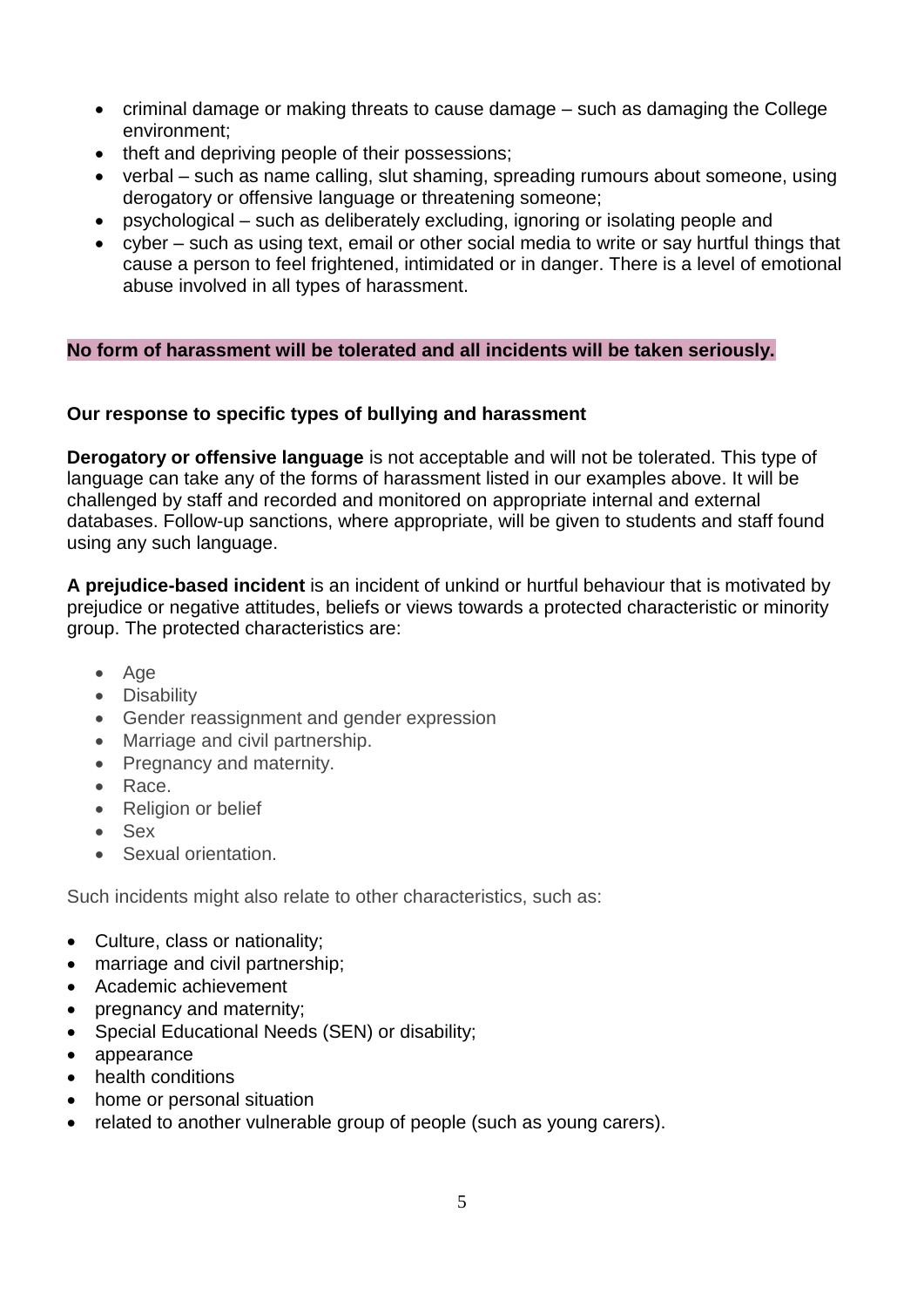All prejudice-related incidents are taken seriously and recorded internally (see below) and on relevant external databases. A firm, appropriate response is given to them and perpretrators are required to reflect on and ameliorate their actions.

Where it appears that the gravity of an incident represents a matter of criminal significance that exceeds the proportionate jurisdiction and public interest of the school code of conduct, the matter will be referred to an appropriate organisation. This could include the Cambridgeshire Constabulary, the Local Authority Designated Officer (LADO) or, Channel (where a young person is deemed to be at risk of being drawn into terrorism).

# **Child Sexual Exploitation (CSE) and Child Criminal Exploitation (CCE)**

Both CSE and CCE are forms of abuse and both can occur through bullying activity - where an individual or group takes advantage of an imbalance of power to coerce, manipulate or deceive a child into sexual or criminal activity. Victims can be exploited even when the activity appears to be consensual. This type of exploitation which derives from bullying, as well as being physical, can be facilitated and/or take place on-line. The College will carry out its Duty of Care in reporting such matters to the police or social care as appropriate.

#### **Peer on Peer Abuse**

Children can abuse other children, and this is most likely to include, but may not be limited to:

\*bullying (including cyberbullying)

\*physical abuse such as hitting, kicking, shaking, biting, hair pulling, or otherwise causing physical harm.

\*sexual violence such as rape, assault by penetration and sexual assault

\*sexual harassment, such as sexual comments, remarks, jokes and on-line sexual harassment , which may be stand alone or a broader pattern of abuse

\*upskirting, which typically involves taking a picture under a person's clothing without them knowing, causing humiliation, distress and alarm

\*sexting (also known as youth produced sexual imagery) and

\*initiation/hazing type rituals – where a person is coerced into participating in an act that creates risk or harm.

Bottisham Village College will ensure school staff have had specific training to know how to recognise and respond to peer on peer abuse concerns.

The school will follow its Safeguarding Procedures whenever a child has been harmed, including incidents sexual violence and harrassment between children.

The school will follow the guidance detailed in the DFEs Sexual violence and sexual harassment between children in schools and colleges 2021 document. [https://assets.publishing.service.gov.uk/government/uploads/system/uploads/attachment\\_data/fi](https://assets.publishing.service.gov.uk/government/uploads/system/uploads/attachment_data/file/1014224/Sexual_violence_and_sexual_harassment_between_children_in_schools_and_colleges.pdf) [le/1014224/Sexual\\_violence\\_and\\_sexual\\_harassment\\_between\\_children\\_in\\_schools\\_and\\_coll](https://assets.publishing.service.gov.uk/government/uploads/system/uploads/attachment_data/file/1014224/Sexual_violence_and_sexual_harassment_between_children_in_schools_and_colleges.pdf) [eges.pdf](https://assets.publishing.service.gov.uk/government/uploads/system/uploads/attachment_data/file/1014224/Sexual_violence_and_sexual_harassment_between_children_in_schools_and_colleges.pdf)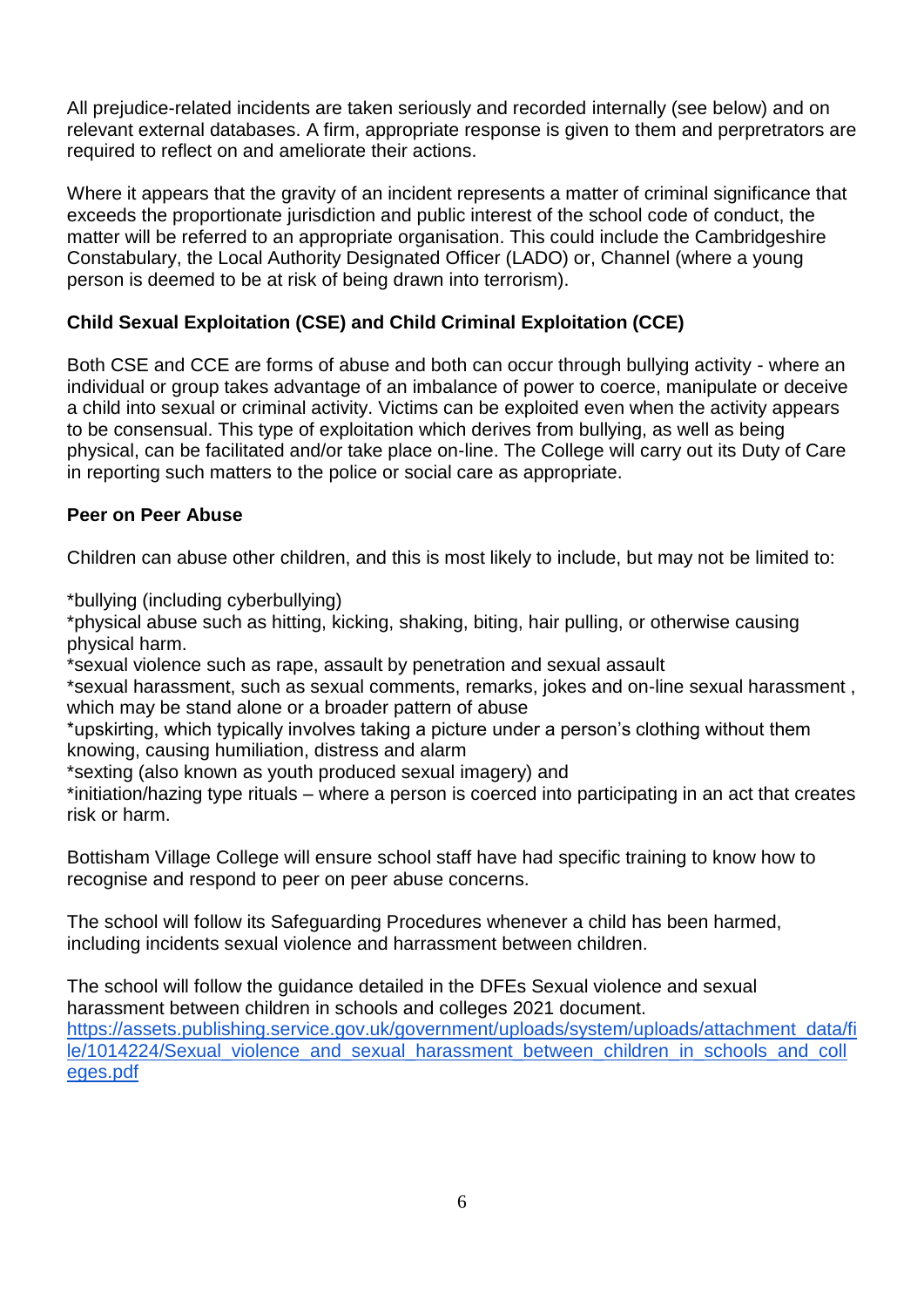## *Bullying - forms and reasons*

The school recognises that bullying is a complex type of behaviour occurring between individuals and groups

#### **How bullying behaviour expresses itself**

Bullying behaviour across all types of bullying can represent itself in a number of different forms. Children and young people can be bullied in ways that are:

**Physical** – by being punched, pushed or hurt; made to give up money or belongings; having property, clothes or belongings damaged; being forced to do something they don't want to do.

**Verbal** – by being teased in a nasty way; called gay (whether or not it's true); insulted about their race, religion or culture; called names in other ways or having offensive comments directed at them.

**Indirect** – by having nasty stories told about then; being left out, ignored or excluded from groups. Indirect could include types of cyber bullying for example: via text message; via instant messenger services and social network sites; via email; via social gaming and via images or videos posted on the internet or spread via mobile phones.

### **What different roles do students adopt in bullying situations?**

Different roles within bullying situations can be identified and include:

- The ring-leader, who through their position of power can direct bullying activity
- Assistants/associates, who actively join in the bullying (sometimes because they are afraid of the ring-leader)
- Reinforcers, who give positive feedback to those who are bullying, perhaps by smiling or laughing
- Outsiders/bystanders, who stay back or stay silent and thereby appear to condone or collude with the bullying behaviour
- Defenders, who try and intervene to stop the bullying or comfort pupils who experience bullying.

Some students can adopt different roles simultaneously or at different times e.g. a bullied child might be bullying another child at the same time, or a 'reinforcer' might become a 'defender' when the ringleader is not around.

### *Recognising Signs and Symptoms*

CYP who are being bullied may demonstrate physical, emotional and behavioural problems. The following physical signs and behaviour could indicate other problems but bullying will be considered as a possibility: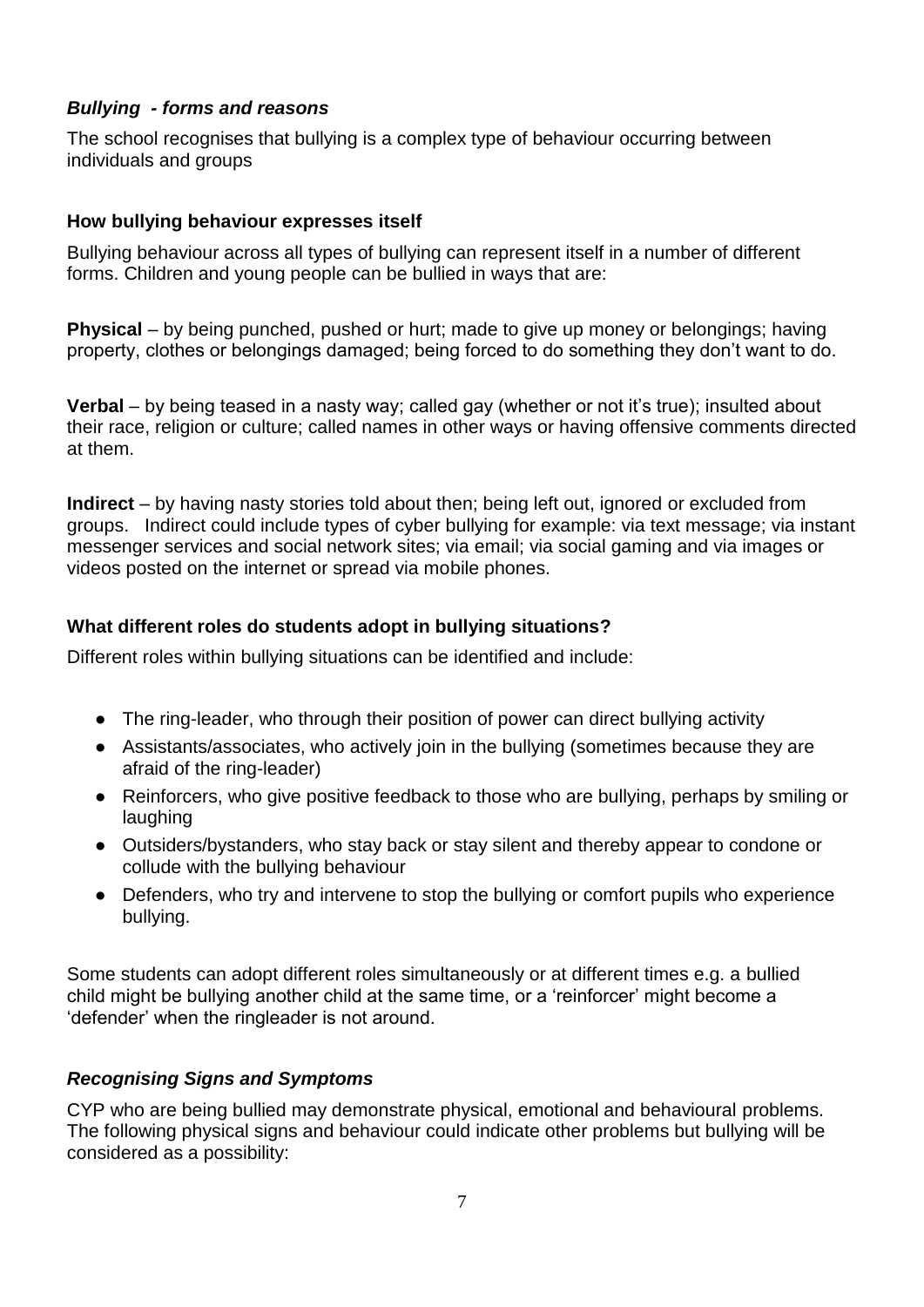- Being frightened of walking to or from school
- Losing self-confidence and self-esteem
- Being frightened to say what's wrong
- Developing unexplained cuts, bruises and other injuries
- Unwilling to go to school, development of school phobia and unusual patterns of non attendance
- Failing to achieve potential in school work
- Becoming withdrawn, nervous and losing concentration
- Becoming isolated and disengaged from other CYP
- Developing changes in physical behaviour such as stammering and nervous ticks
- Regularly having books or clothes destroyed
- Having possessions go 'missing' or 'lost' including packed lunch and money
- Starting to steal money (to pay the perpetrator)
- Becoming easily distressed, disruptive or aggressive
- Developing problems with eating and food
- Running away
- Developing sleep problems and having nightmares
- Developing suicidal thoughts or attempting suicide.

Where CYP are exhibiting extreme signs of distress and changes in behaviour, the school will liaise with parents/carers and, where appropriate, relevant health professionals and agencies such as the school nurse/G.P. and the Child and Adolescent Mental Health Service.

The school recognises that low-level disruption and the use of offensive language can in itself have a significant impact on its target. If left unchallenged or dismissed as banter or horseplay, it can lead to reluctance to report other behaviour.

### *Recognising reasons why CYP may bully*

The school recognises the fact that CYP may bully for a variety of reasons. This enables the school to be alert to the possibility of bullying occurring. Understanding the emotional health and wellbeing of CYP who bully is key to selecting the right responsive strategies and to engaging the right external support.

Possible reasons why some CYP may engage in bullying include:

- Struggling to cope with a difficult personal situation e.g. bereavement, changes in family circumstances
- Liking the feeling of power and using bullying behaviour to get their own way
- Having a temperament that may be aggressive, quick-tempered or jealous
- Having been abused or bullied in some way
- Feeling frustrated, insecure, inadequate, humiliated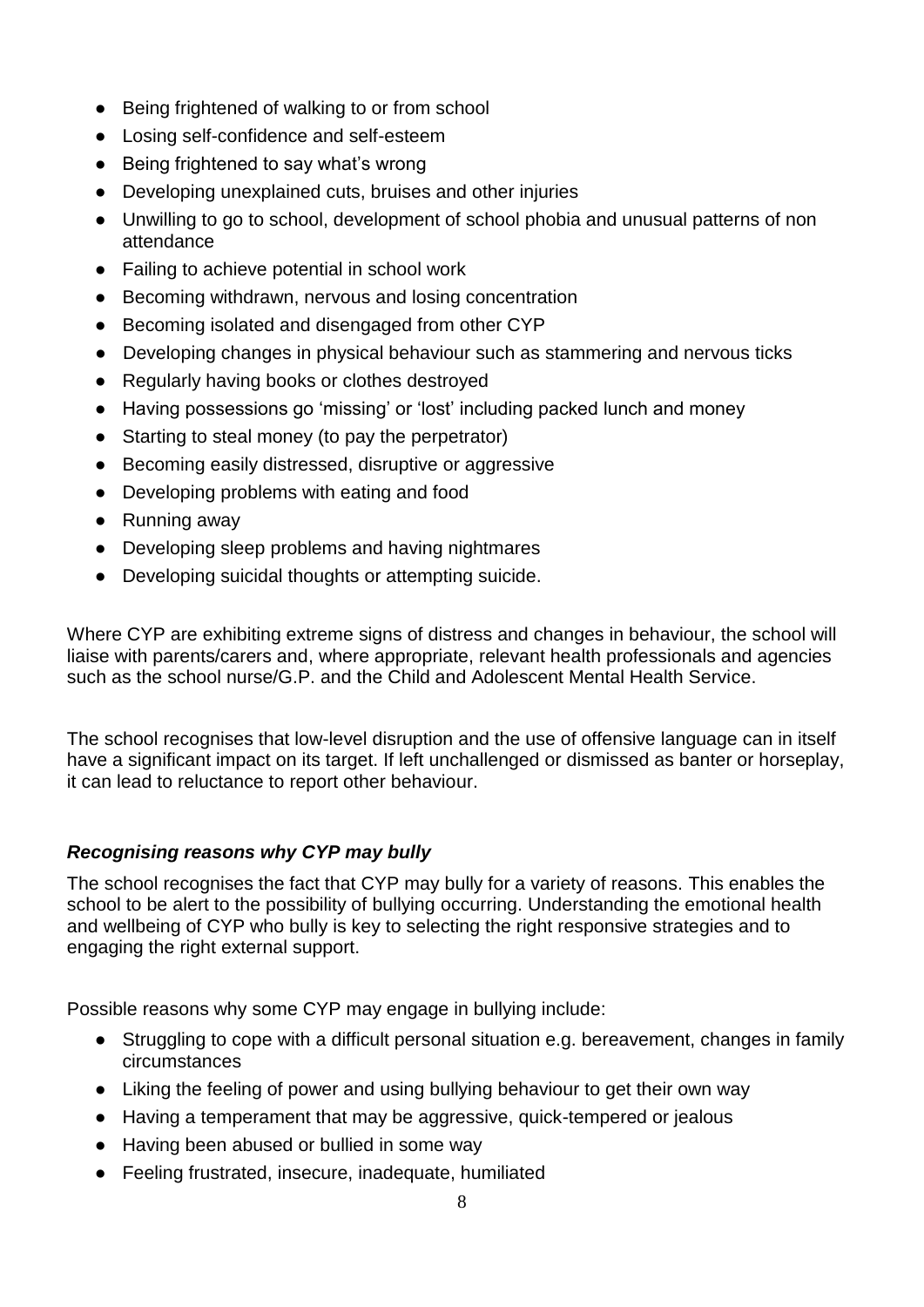- Finding it difficult to socialise and make friends
- Being overly self-orientated (possibly displaying good self-esteem) and finding it difficult to empathise with the needs of others
- Being unable to resist negative peer pressure
- <span id="page-8-0"></span>Being under pressure to succeed at all costs.

# **Section 3 – Implementing the Anti-bullying Policy in our School**

## *Introduction*

This Anti-Bullying Policy is set within the wider context of the school's overall aims and values. At Bottisham Village College:

- We aim to inspire, care for and enrich our students
- We promote a healthy, safe and caring environment for all students and staff for all to flourish
- We provide a broad and balanced curriculum for all our students, having considered gender, ability, ethnicity, religion and culture
- We promote students' self-esteem and emotional wellbeing and help them to form and maintain worthwhile and satisfying relationships, based on respect for themselves and for others, at home, school, work and in the community
- We prepare our students to confidently meet the challenges of adult life
- We provide sufficient information and support to enable our students to make safe choices
- Through an enriched curriculum, we provide students with opportunities to develop the necessary skills to manage their lives effectively
- We help our students to learn to respect themselves and others and move safely from childhood, through adolescence, into adulthood
- We create a wider awareness of religious, cultural and moral values within a Christian framework and respect for different ethnic groups, religious beliefs and ways of life
- We promote an inclusive ethos and a culture of mutual respect where diversity and difference are recognised, appreciated and celebrated.

The school has allocated specific responsibility for anti-bullying work to the school's College Leadership team who work alongside the SENCO, Heads of Learning and pastoral team, who will support the coordination of a whole-school approach to managing this important issue. This leadership team are responsibility for:

- Analysing and evaluating data to inform policy development and practice.
- Co-ordinating anti-bullying curriculum opportunities
- Overseeing the effectiveness of the school's anti-bullying prevention and response strategies
- Supporting staff to implement the school's Anti-Bullying Policy and practice.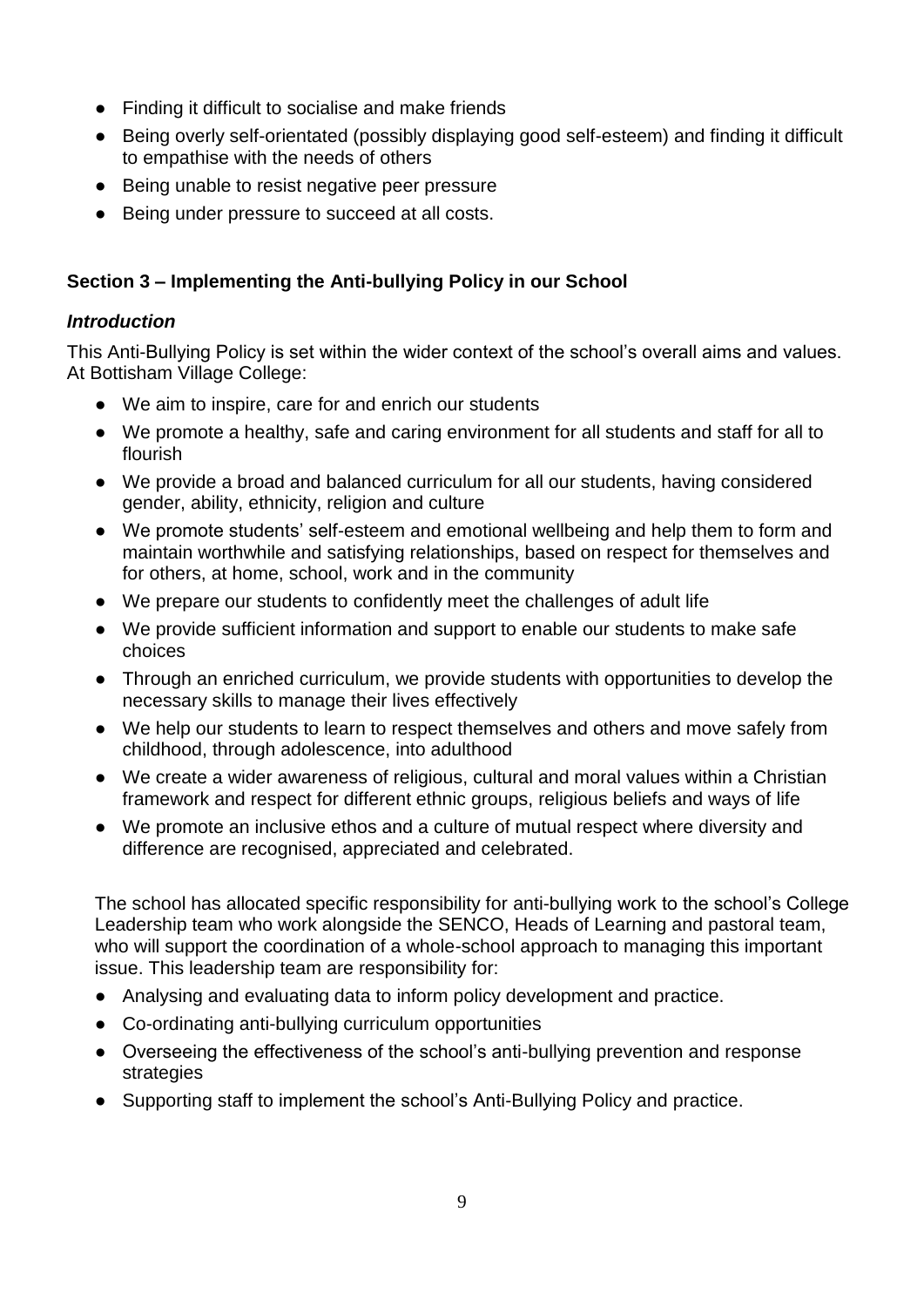# *Policy Aims*

This Policy aims to communicate the school's approach to involving the whole school community in developing and promoting a whole school anti-bullying ethos and culture. The Policy provides clear guidance on how the school intends:

- To raise the profile of bullying and the effect it has on children and young people's emotional health and wellbeing, life chances and achievement
- To make clear to everyone within our whole school community that no form of bullying is acceptable and to prevent, de-escalate and /or stop any continuation of harmful behaviour
- To encourage and equip the whole school community to report all incidents of bullying, including those who have experienced being bullied and bystanders who have witnessed an incident
- To respond quickly and effectively to incidents of bullying using a restorative approach and /or sanctions where necessary
- To apply reasonable and proportionate disciplinary sanctions to CYP causing the bullying
- To support CYP who are bullying in recognising the seriousness of their behaviour and to offer support and guidance to help them to readjust their behaviour
- To safeguard and offer support and comfort to CYP who have been bullied and provide longer term support where necessary to reduce the likelihood of negative effectives on their behaviour and self esteem.
- To address the emotional and behavioural needs of CYP who bully others to reduce the likelihood of repeated incidents of bullying
- To identify vulnerable CYP and those critical moments and transitions when CYP may become more vulnerable to bullying and provide additional support/safeguarding when needed
- To ensure all staff are trained and supported to enable them to model positive relationships
- To regularly monitor incidents of bullying and harassment and report to responsible bodies e.g. governors
- To provide a curriculum framework for Personal Social and Health Education and Citizenship that includes learning about bullying, diversity, discrimination and personal safety.

# *Reporting Incidents of Bullying*

The school encourages and equips the whole school community to report all incidents of bullying, including CYP who have experienced being bullied and bystanders who have witnessed an incident.

The school endeavours to provide clear, accessible and confidential incident reporting systems, which include access to:

- Teaching and support staff who are trained in listening skills and anti-bullying issues
- Designated Person for safeguarding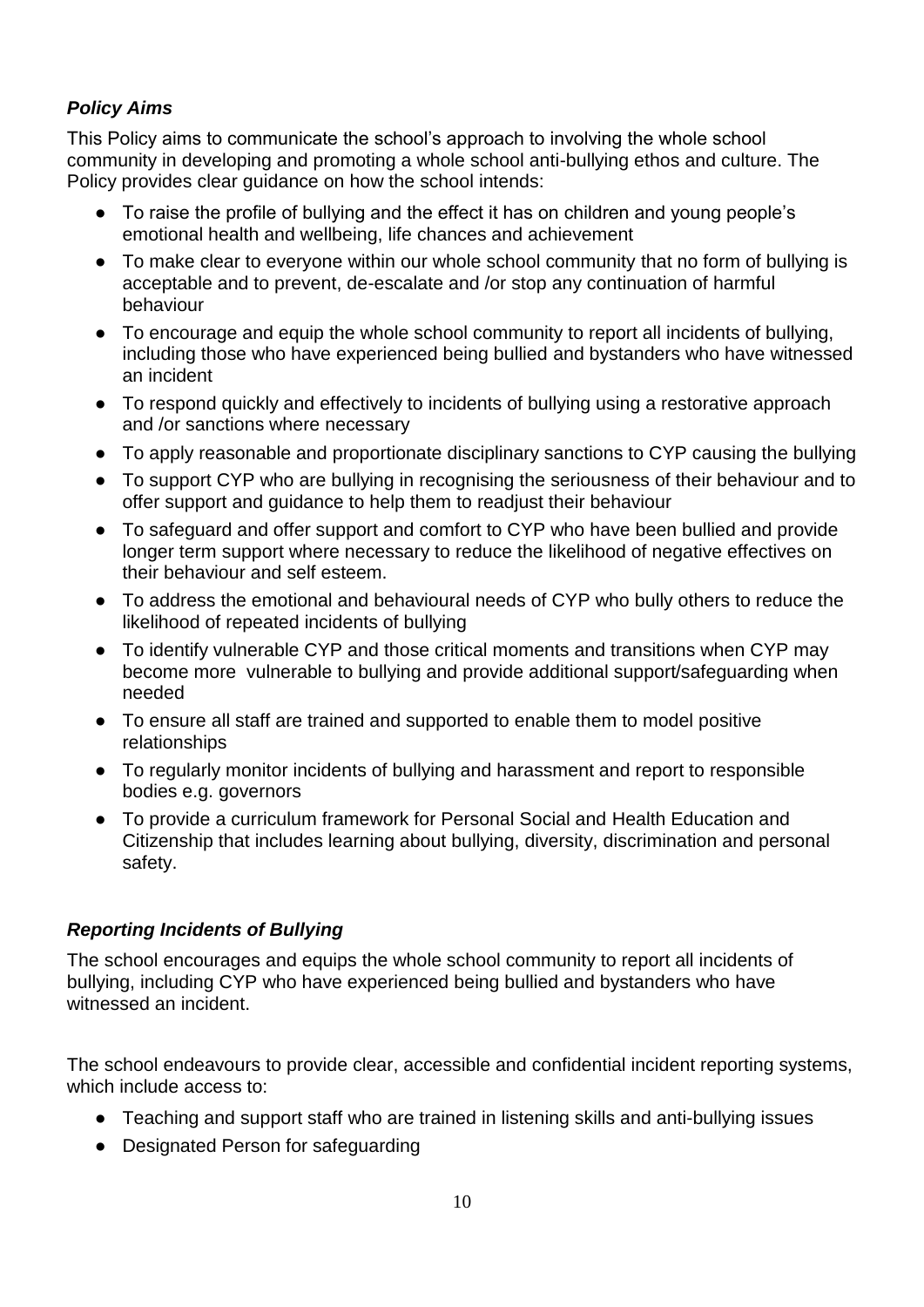- Support Line (Support@bottishamvc.org) online platform for students to report their concerns or incidence of bullying
- Trained student peer mentors
- Wellbeing Ambassadors to whom CYP who are experiencing bullying may turn
- The school's student council where systems can be discussed
- Online reporting systems for staff, MyConcern.
- Pastoral drop-in or referral facilities
- Signposting of on line support services and resources

The school's incident reporting systems and guidance on defining bullying and recognising the signs and symptoms of bullying in CYP are recorded and communicated to the whole school community via:

- The school's anti-bullying leaflet for CYP
- The school's anti-bullying leaflet for parents/carers
- The school's prospectus/booklet
- The school's website
- The school's curriculum/open evenings for parents/carers.
- School assemblies
- School displays and in class posters

## *Responding to Incidents of Bullying and Harassment*

The school has an agreed procedure for responding consistently to incidents or allegations of bullying.

At our school, all CYP are encouraged to report incidents of bullying whether they have been bullied or have witnessed bullying*.* The school will investigate the incident and decide on an appropriate course of action.

When responding to incidents involving any type of bullying the school will consider the situation in relation to the school's Child Protection Policy and procedures. In cases of severe or persistent bullying, staff will liaise with the Designated Person for Child Protection particularly where there are concerns that a child or young person may be suffering or likely to suffer significant harm in terms of emotional abuse. The procedure and stages in responding effectively to bullying at our school are:

### **Monitoring and recording incidents of bullying and harassment**

Staff use the school's definition of bullying to assess situations as they arise and judge whether or not bullying has occurred or where a pattern of potential bullying behaviour may be developing.

Staff report and record incidents of bullying on the myconcern system, where they are triaged and assigned to appropriate staff to deal with. The response to bullying incidents is quality assured, and an overview of incidents is monitored to identify any patterns or trends which might need a response.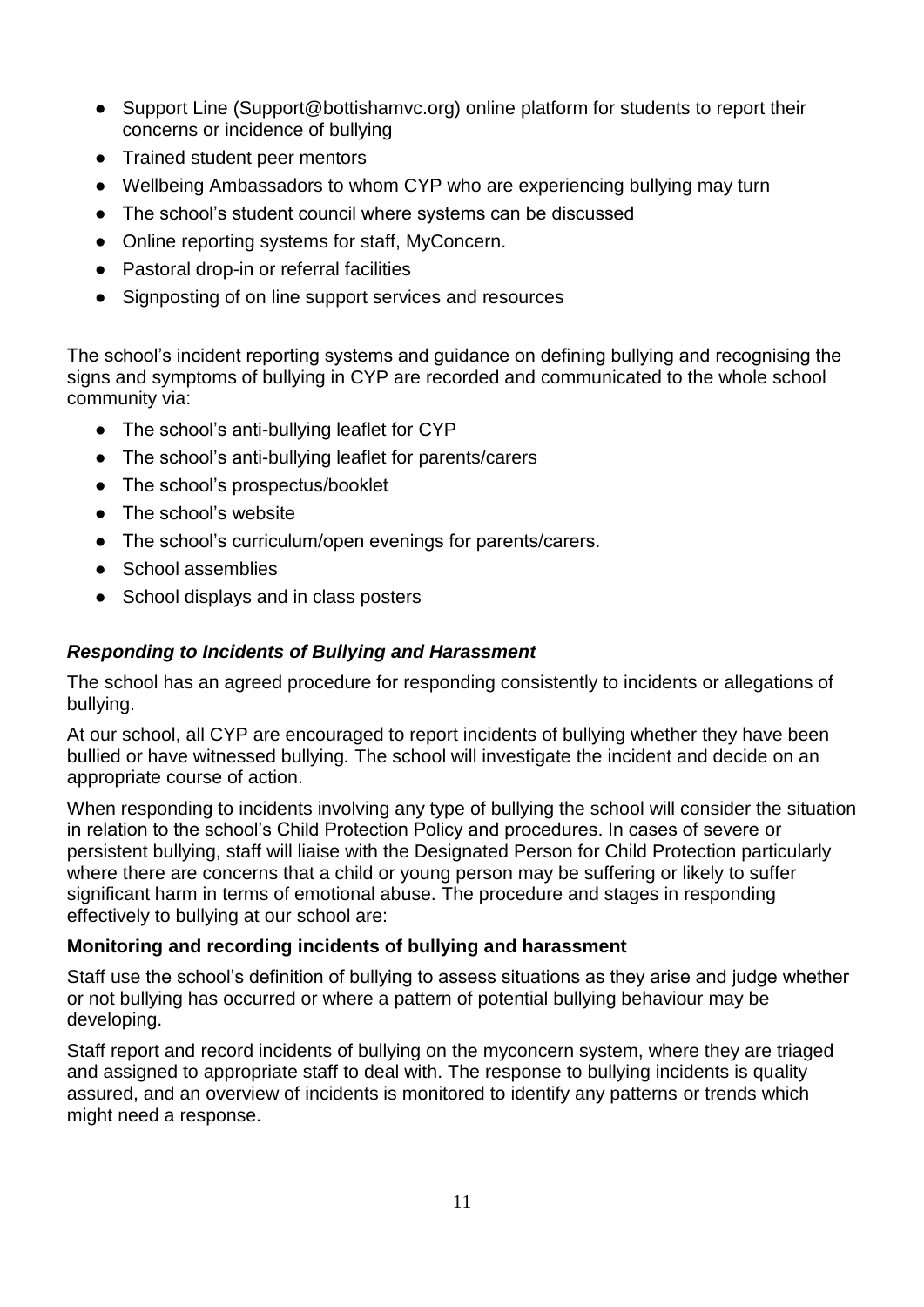### **Making sure the person being bullied is safe and feels safe**

When a CYP reports being bullied, the school will acknowledge their concerns and the incident will be taken seriously. Incidents of bullying reported by witnesses are treated in the same manner and will always lead to a conversation with the targeted child. Appropriate support will be offered to the child, and they will be offered access to a safe space if this is needed.

#### **Establishing and recording what happened by listening to the targeted child**

Usually, after listening to the views and feelings of the targeted child and their account of what has happened to them, teachers will ask the child to complete (with support if needed) an incident report form, in which they give an account of what has happened, and, if able to, give specific information about the incident such as locations and times and witnesses. These details will help further investigation. This investigation will lead to conclusions being drawn about the incident, and a resultant determination of the actions to be taken in response to it. When investigating an issue, the protection of potentially targeted children will be a paramount concern.

The school will record the incident on the school safeguarding reporting system MyConcern following the procedure in Appendix D. They will include:

Where the incident(s) occurred

When the incidents(s) occurred

Who was involved, allegedly or otherwise

The type of bullying

**Deciding upon a response**. After listening to the account of the targeted child, the school will discuss an appropriate course of action with them. All incidents of bullying will be responded to seriously and the behaviour of those who have been bullied will be challenged. Targeted students will be informed as to how we have responded, absent compelling reasons not to

**Informing Parents.** Absent compelling reasons not to, parents /carers of a bullied child will be informed of incidents and actions taken by the college to address them.

### *A Restorative Approach*

Where appropriate the school will consider the use of a Restorative Approach to resolve the situation.

A Restorative Approach involves perpetrators of bullying focussing on their unacceptable behaviour in an emotionally intelligent way and ensures CYP causing harm are held to account for their behaviour by enabling them to:

- Accept responsibility for the harm caused to the individual being bullied
- Accept responsibility for the harm caused to others (for example staff, friends or family)
- Recognise the need to take action to begin to repair the harm caused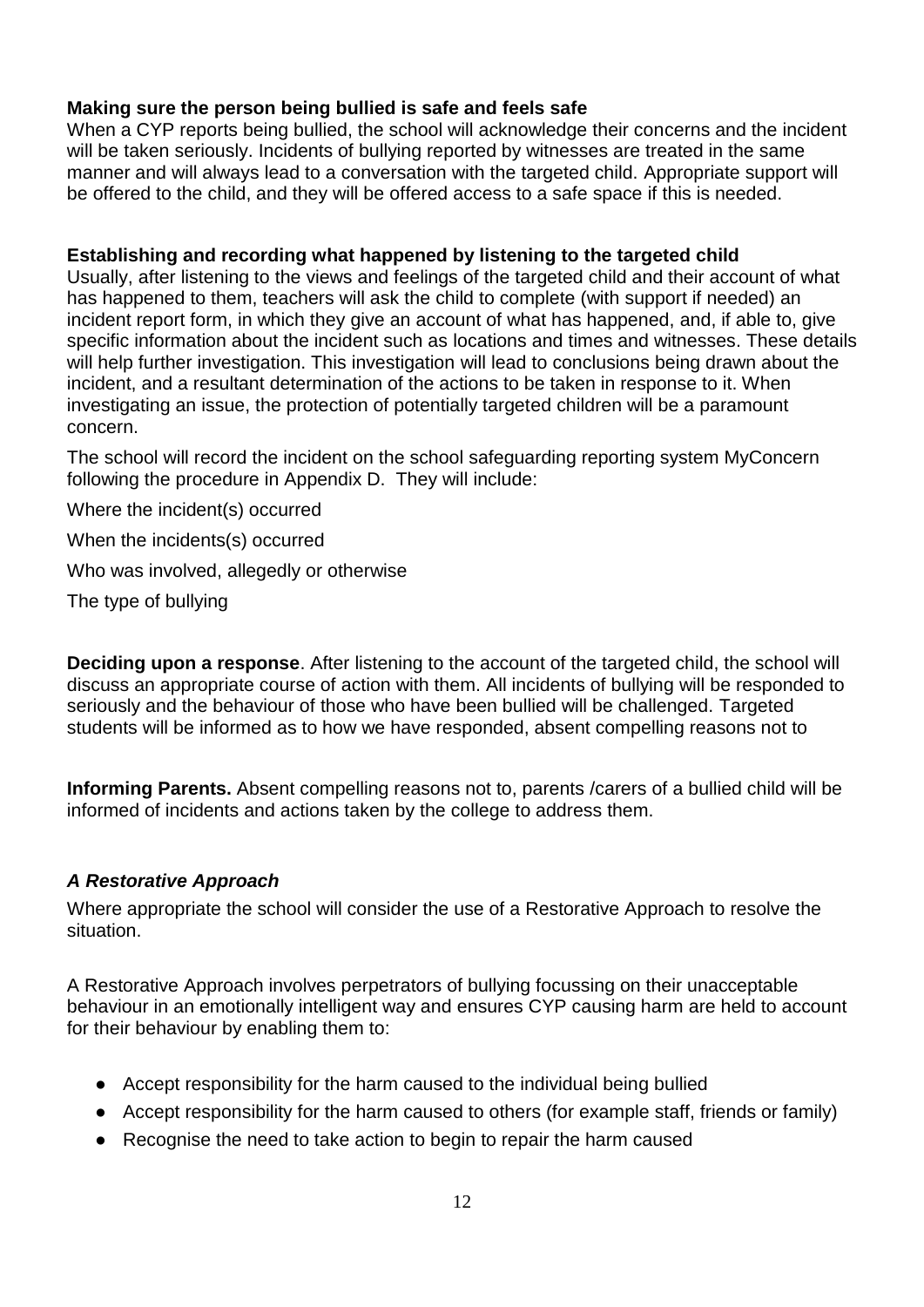● Agree on a range of helpful actions to repair the harm caused, which will be monitored over an agreed period of time.

A targeted student will only be asked to participate in a restorative session if they feel safe and secure in doing so. They will never be pressurized into participating.

#### *Use of Sanctions and Consequences*

In many cases of bullying, the school will consider the use of sanctions e.g. in cases of serious bullying where violence has been used or where a restorative approach has been or is unlikely to be successful in preventing further incidents.

Disciplinary sanctions are intended to:

- Impress on the perpetrator that what he/she has done is unacceptable
- Make the perpetrator feel a sense of accountability for their actions
- Provide a context in which the perpetrator can reflect on their actions
- Deter the student from repeating that behaviour
- Signal to other CYP that the behaviour is unacceptable and deter them from doing it.

When deciding upon appropriate sanctions for bullying the school will ensure that the sanctions address bullying behaviour in a way that does not lead to an escalation of the behaviour but instead supports a resolution of the problem.

Sanctions will be applied fairly and proportionately in accordance with the school's Behaviour Management Policy, taking into account any special educational needs or disabilities that CYP may have and taking into consideration the needs of vulnerable CYP. Bullying by children with disabilities or SEN is no more acceptable than bullying by other children. However, for a sanction to be reasonable and lawful the school will take account of the nature of the CYP's disability or SEN and the extent to which they understand and are in control of what they are doing.

The consequences of bullying should reflect the seriousness of the incident. The school takes verbal and indirect bullying as seriously as physical bullying. Like the school's restorative approach, sanctions for bullying are intended to hold CYP to account for their behaviour and ensure that they face up to the harm they have caused and learn from it. They also provide an opportunity for the CYP to put right the harm they have caused. Where appropriate the school may use sanctions in conjunction with the school's restorative approach.

The school will draw upon the school's Behaviour Management Policy and follow the system for sanctions, which includes:

- Involving CYP in developing appropriate 'fair punishments'
- Removing/ separating CYP from other individuals or groups of CYP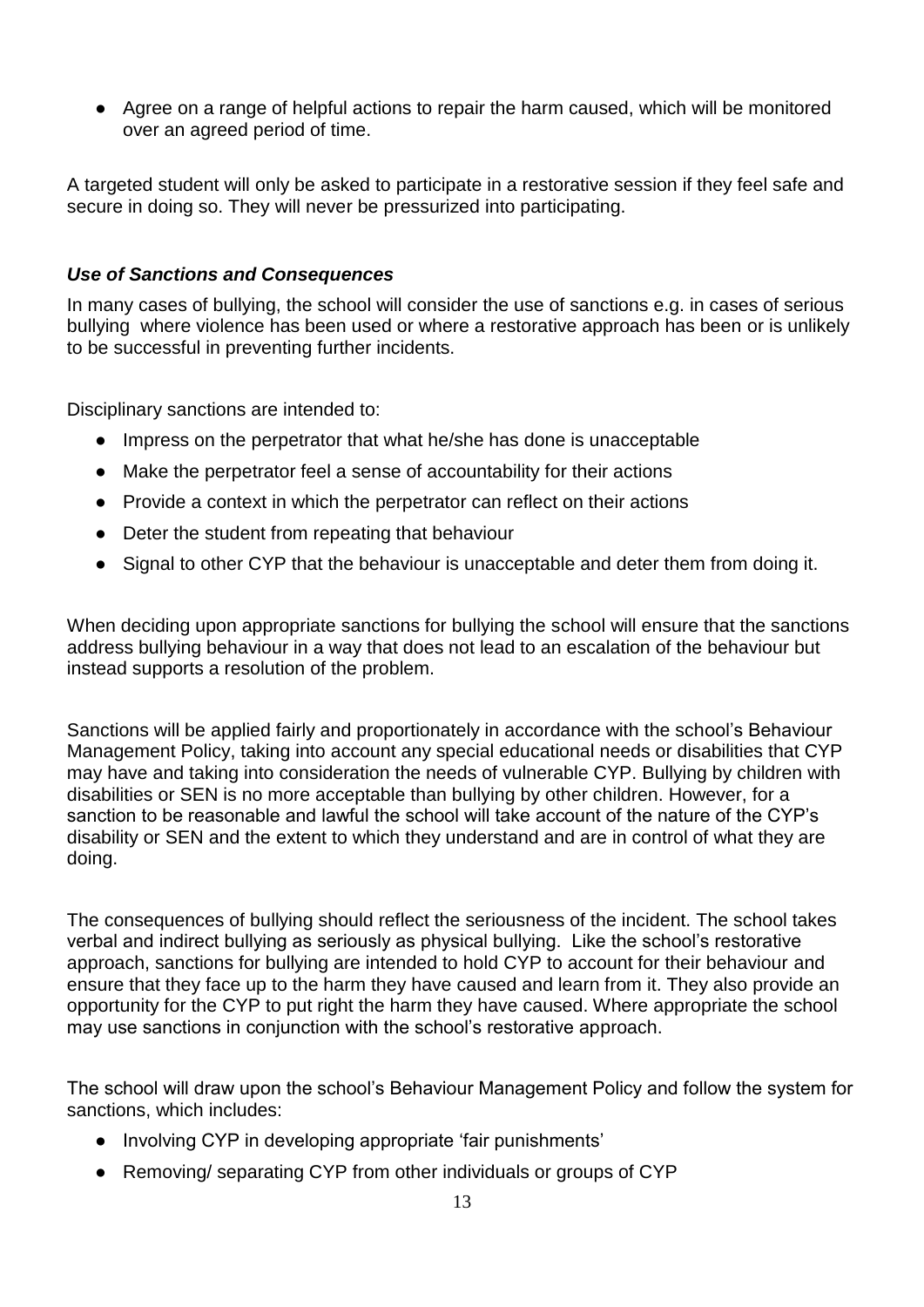- Removing/excluding CYP from certain whole school activities or key points in the day e.g. break times/ lunchtimes
- Withdrawing privileges
- Confiscating personal property in accordance with the school's agreed criteria, particularly where the item is being used to cause harm to others e.g. mobile phone
- Use of lunch detention/after school detention

In the case of more serious and persistent bullying, the school may consider excluding the perpetrator from the school.

Some CYP who have been subjected to bullying can be provoked into violent behaviour. Where an attack has been provoked after months of persistent bullying, the school will view this behaviour differently from an unprovoked attack and will ensure that sanctions are proportionate to the circumstances.

#### *Communicating with the whole school community*

The school will communicate to the school community that incidents of bullying have been taken seriously and have been responded to well. This will include talking to parents/carers. The timing of this communication will depend on the agreed responsive approach.

#### *Monitoring and following up with all parties concerned, including parents/carers to ensure that the bullying has stopped*

Part of the school's process of responding to an incident is to ascertain whether the situation has been resolved or whether further work needs to take place. This will include evaluating the effectiveness of the follow-up strategies that have been put in place to ensure that the bullying has stopped.

The school does not assume that a situation requires no further attention simply because a CYP has made no further complaints. Where a problem has not been resolved to the satisfaction of all parties the follow-up strategies will be reviewed and/or further advice sought*.*  The timing of this monitoring will depend on the agreed responsive approach.

#### *Responding to incidents of cyberbullying*

The school will follow the above procedures and will seek guidance on responding to different forms of cyberbullying via organisations that provide information on the safe and responsible use of technology.

Responding to incidents of bullying that occur off the school premises.

The school recognises that bullying can and does happen outside school and in the community. Bullying is a relationship issue and its occurrence reflects the ways in which CYP socialise in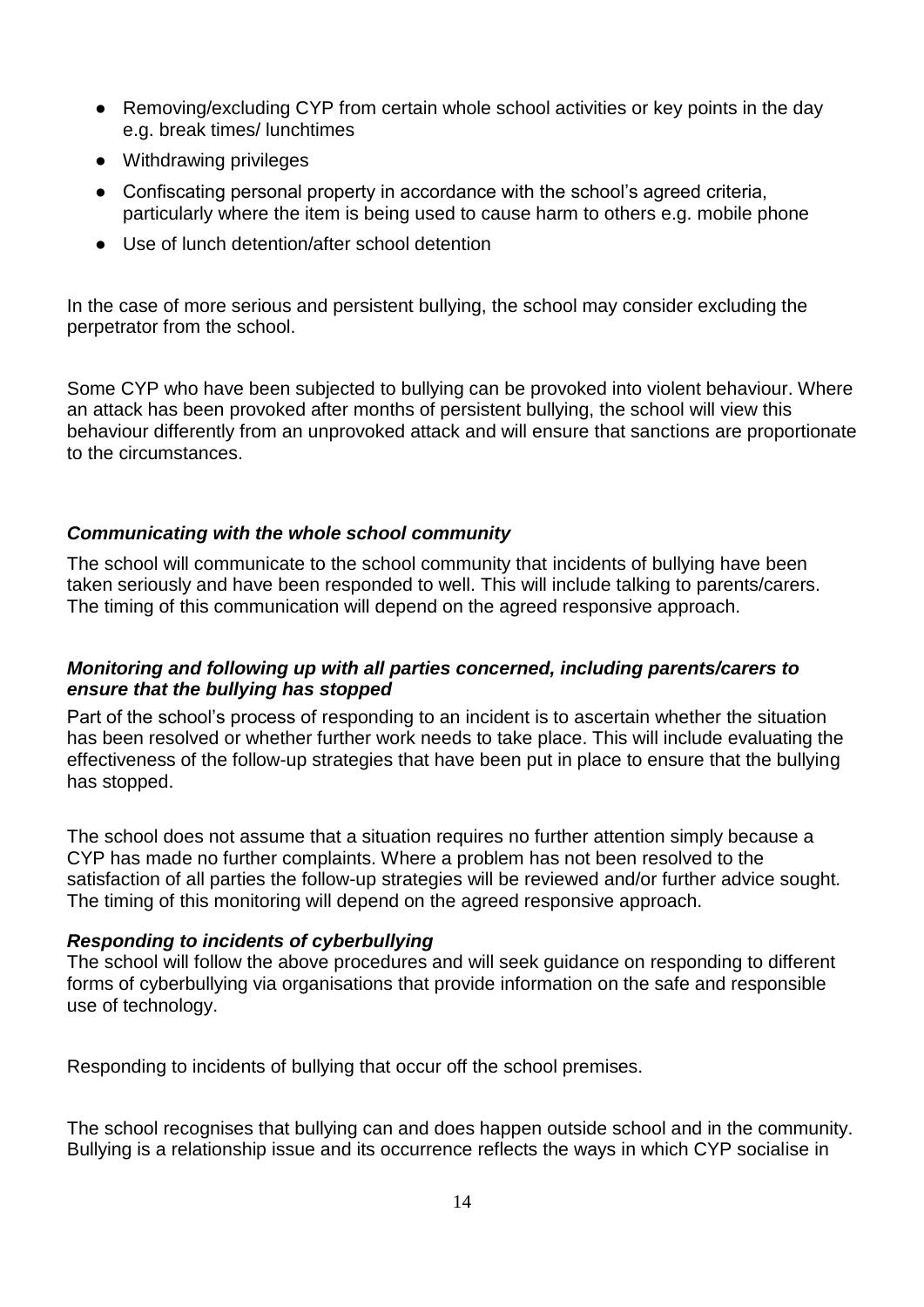#### school and in the wider community. The school believes that bullying is unacceptable wherever and whenever it happens.

When an incident of bullying is reported and has occurred off the school site and out of school hours e.g. walking to and from school, on the school bus, the school will follow the guidance in the Behaviour Policy on regulating the conduct of CYP at times when they are not on the premises of the school and/or not under the lawful control or charge of a member of staff.

The school encourages CYP to seek help and to tell us about incidents of bullying that happen outside the school so that the school can:

- Raise awareness among the whole school community of possible risks within the community e.g. trouble spots/ gang,
- Alert colleagues in other schools whose pupils are bullying off the school premises
- Make contact with local police officers and representatives from the Youth Service, (including sports clubs and voluntary organisations)
- Discuss safe routes to school in the event of a CYP being bullied on their journey to school
- Offer CYP and parents/carers strategies to manage bullying off the school premises e.g. guidance on how to keep safe on the internet and when using their mobile phones.

#### *Working with Parents /Carers*

The school takes parents/carers reporting bullying seriously. Parents/carers are initially encouraged to refer their concerns to the form teacher: senior members of staff such as Heads of Learning, CLT will be involved where appropriate.

Where the school has become aware of a bullying situation, parents/carers of the child/young person who is being bullied will be informed (unless they are otherwise aware); they will also be informed about our response, and of the measures that have been put into place to prevent the occurrence of further incidents. If needed, the school will work alongside them in developing their children's coping strategies and assertiveness skills where appropriate.

Where a Restorative Approach or initial sanctions have failed to modify the behaviour of a perpetrator and they are continuing to bully, the parents/carers of the perpetrator will attend a school meeting to discuss their child's behaviour. The outcome of the meeting and agreed actions/responses will be recorded by the school on MyConcern.

While the school firmly believes that all bullying is unacceptable and that the perpetrators should be made to accept responsibility for their behaviour and make amends, the school understands that a cooperative ethos is desirable when trying to reach a resolution that is effective and long-lasting.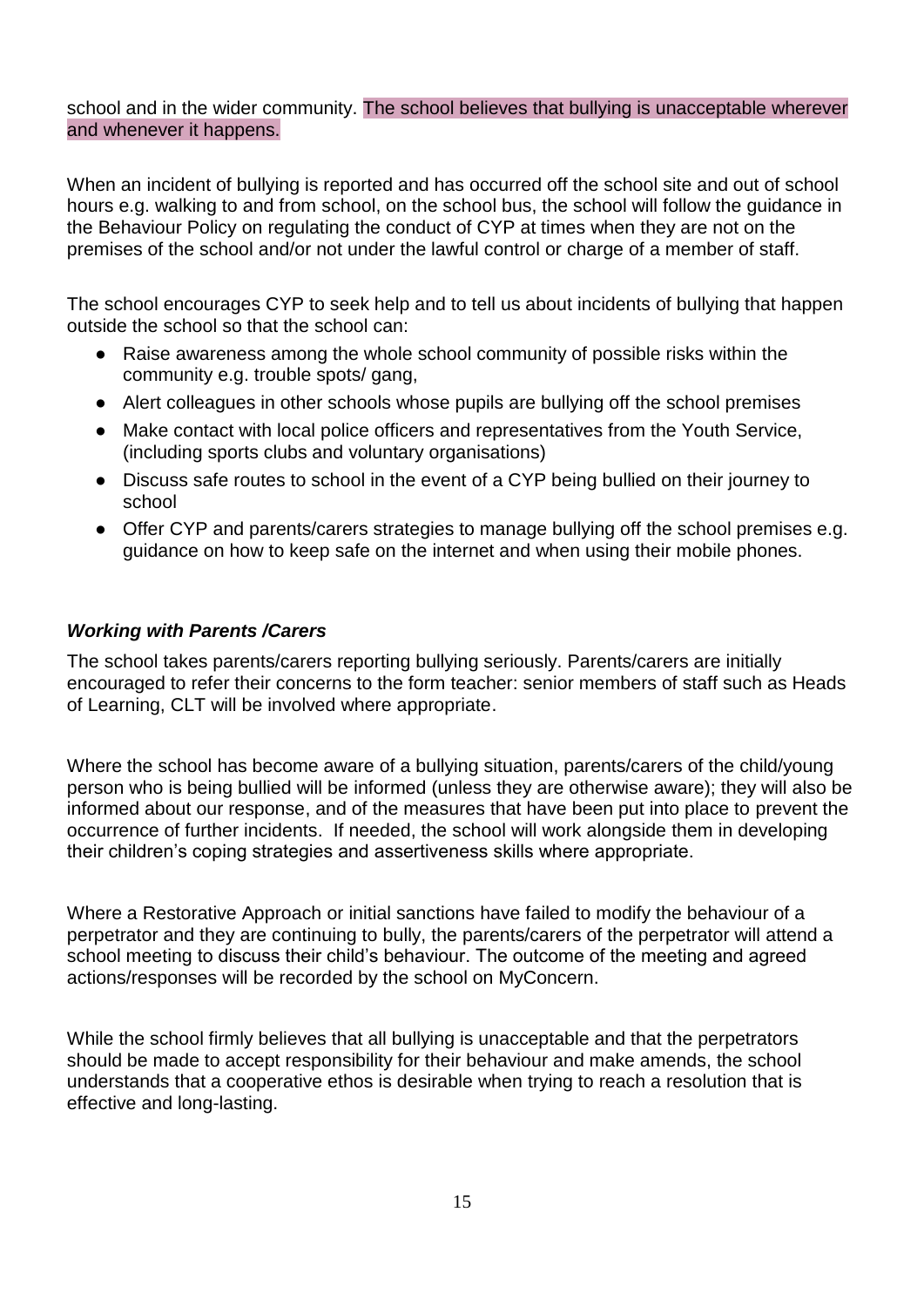Parents/carers of those causing the bullying will also have support to come to a balanced view of what is happening and appreciate their role in helping their children to learn about the consequences of their actions and adopt alternative ways of behaving.

Guidance for parents/carers regarding advice on recognising the signs and symptoms of bullying in CYP and how to approach the school to register concerns/incidents and seek support is available via outlets such as the:

- School information evenings
- School's prospectus/booklet/website
- School's website

#### *Prevention*

The school believes that the whole school community should work together to reduce bullying as part of our efforts to promote a positive and inclusive whole school ethos and create a safe, healthy and stimulating environment. Alongside the school's responsive strategies for dealing with incidents of bullying, the school adopts, as part of our pastoral support system, a whole school approach to implementing proactive and preventative interventions to reduce bullying. These interventions are implemented at a school, class and individual level. Our approaches include:

- Implementing an effective school leadership that promotes an open and honest antibullying ethos
- Adopting positive behaviour management strategies as part of the school's Behaviour Management Policy
- Implementing a whole school approach to the teaching of PSHE and Citizenship
- Providing opportunities to celebrate effective anti-bullying work
- Providing training on behaviour management and anti-bullying for all relevant staff
- Providing a school council and enabling CYP to talk about their feelings and concerns in a safe environment and to enable them to share concerns about bullying
- Providing peer support systems such as peer mentors and year 7 buddies
- Participating in the annual national Anti-Bullying Week and supporting learning on bullying though whole school activities, projects and campaigns
- Reviewing the development and supervision of the school inside and outside including the outdoor areas to ensure provision is safe, inclusive and supports CYP's emotional wellbeing.
- Providing clear routes for the reporting of bullying incidents such as 'support email address and working with CYP to identify key individuals with whom they can talk to.
- Providing publicity including information leaflets for CYP and parents/carers to raise awareness of bullying and support those who are being bullied or have witnessed bullying to report incidents and seek help
- Providing social skills groups for vulnerable individuals and groups
- Providing 'safe areas' within the school where vulnerable students can feel comfortable during break and lunchtime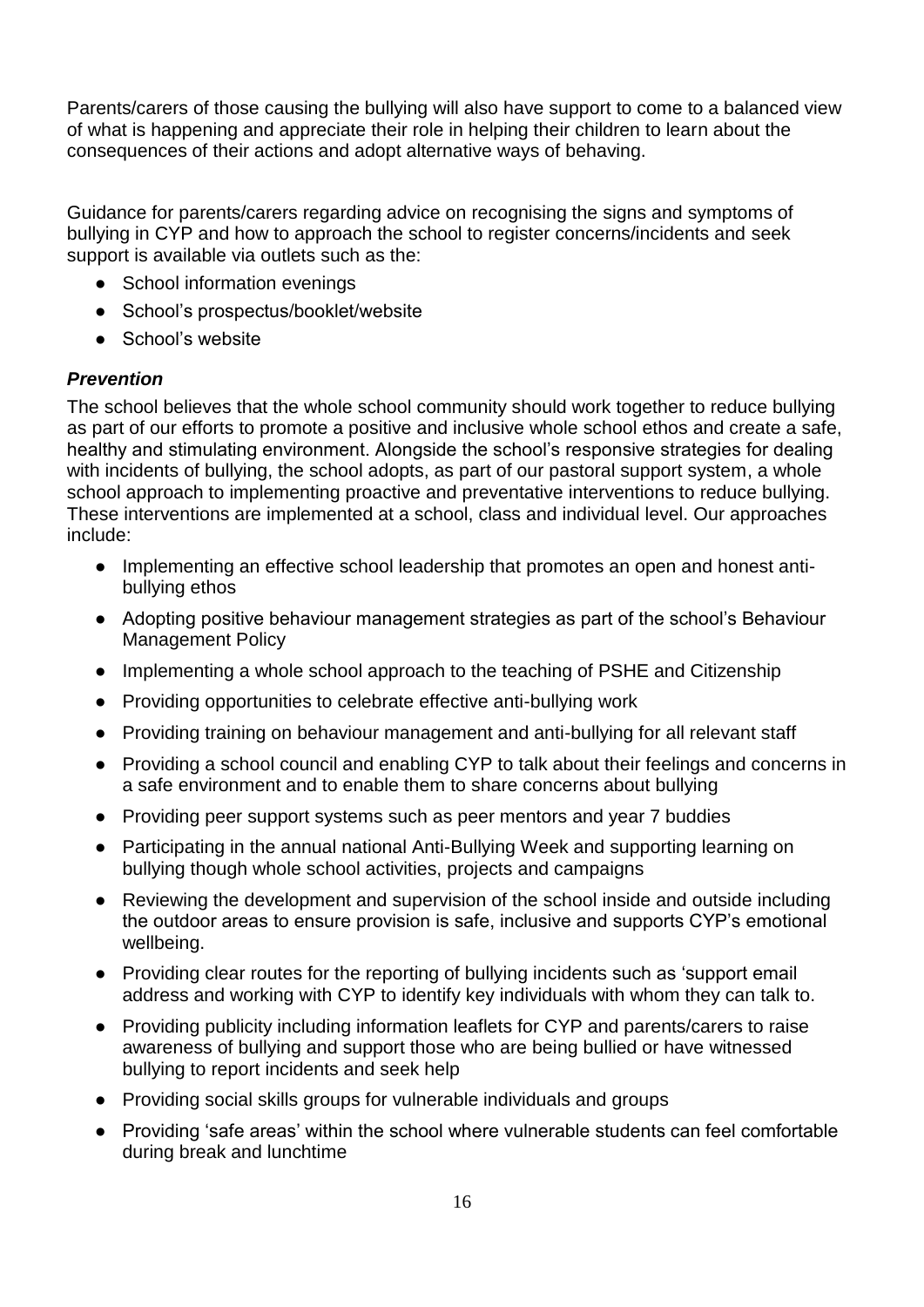- Providing cross year group buddy system to allow CYP from different age groups to socialise and support each other
- Providing a transition programme to support CYP moving across year groups and key stages.
- Providing information on support agencies such as ChildLine, Kidscape and Beatbullying including telephone numbers for helplines and addresses for supportive websites
- Liaising with members of the community e.g. transport service providers, and engaging in community initiatives and safer school partnerships
- Working in partnership with other schools/local authority services on anti-bullying initiatives

## *Delivering the Curriculum for Positive Relationships and Anti-Bullying in our school*

The school acknowledges the role of the PSHE in preventaing bullying. The PSHE curriculum supports the development of CYP's self-esteem and their emotional resilience and ability to empathise with others. The curriculum provides opportunities for CYP to learn and develop the skills to identify manage and challenge incidents of bullying as well as providing opportunities for CYP to learn about bullying in relation to the wider context of diversity and inclusion.

- The school adopts the Secondary Cambridgeshire Personal Development Programme for PSHE and Citizenship in which learning related to bullying, diversity and difference is covered within themes such as Myself and My Relationships, Citizenship and Healthy and Safer Lifestyles
- The school recognises and participates in activities such as the national Anti-Bullying week,

### *Children and Young People's Consultation and Participation*

The school considers listening to the voices of CYP and actively seeking their views and opinions regarding bullying as an important part of our preventative work. The school regularly audits the way in which bullying is being addressed which includes listening to CYP and ensuring they are given the opportunity to speak out, and have their voices heard on their experiences of bullying.

CYP are actively encouraged to participate in identifying both the problems and solutions to bullying; reviewing and developing the school's Anti-Bullying Policy and practice and engaging in initiatives to support an anti-bullying ethos in school. CYP actively participate in:

- Identifying when and where the bullying happens
- Identifying new forms of bullying e.g. types of cyberbullying
- Making decisions about how to address and tackle bullying
- Learning how to play an active role in challenging bullying such as engaging in peer support schemes such as buddying, mentoring and mediating.

The school adopts a number of democratic methods/systems for promoting pupil consultation including:

- Class and school councils
- Focus groups and face to face discussions with small groups of CYP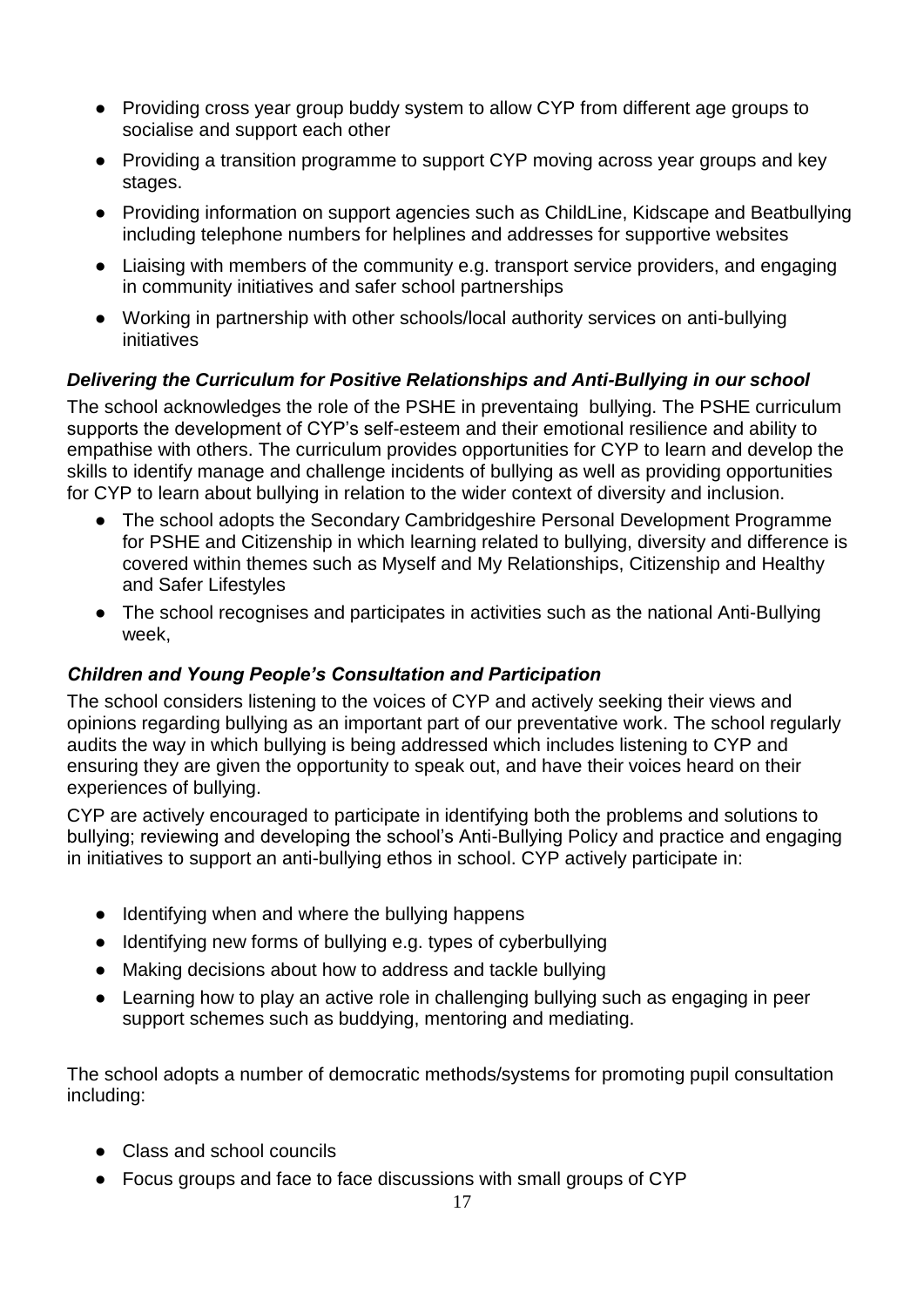- Active learning and interactive learning techniques are included in PSHE and Citizenship such role-play, group work.
- Surveys included questionnaires, including the Health-Related Behavior survey.

# *Whole Staff Awareness and Training Opportunities*

The school endeavours to ensure that teachers and other adults working with CYP are equipped with the necessary skills and knowledge to identify and address all types and forms of bullying effectively and safely. Training will include recognising the signs of bullying in CYP and how to identify vulnerable CYP who may be susceptible to being bullied or becoming actively involved in bullying and bullying type behaviour. Training for staff is provided to ensure that they feel competent and confident in appropriately challenging bullying. Training also provides staff with a clear understanding of the school's policy and procedures on preventing and responding to incidents of bullying, including providing short and long term support to those affected by bullying. The school's approach to anti-bullying work is included within induction programmes for new staff (including temporary and supply staff). The views of staff are sought as part of the school's review and evaluation of the Anti Bullying Policy and used to inform developments and enhance the school's anti-bullying ethos and practice.

#### *Involving Outside Agencies*

The school seeks to support and guidance from relevant local and national agencies and organisations that work collectively to ensure that those who work with and support CYP are equipped with the skills and knowledge to address bullying effectively. (Locality team, voluntary agencies

### *Monitoring and Evaluating the Anti-Bullying Policy*

The school's Anti-Bullying Policy and practice are regularly monitored and evaluated to ensure their effectiveness. This process includes reviewing the school's definition of bullying and identifying new types and forms of bullying as they emerge.

The review process involves collecting data on the prevalence of bullying at the school and gathering the views and different perceptions of the whole school community including staff, governors, CYP (see section 3i) and parents/carers using a range of methods such as:

- Surveys and questionnaires
- Focus groups and interviews
- Whole school audit tools including analysis of the myconcern log

The school regularly analyses behaviour records and records of bullying incidents to identify patterns of behaviour regarding individuals and groups of CYP, and places and times where bullying may be occurring. Other informative data includes:

- Parental complaints to the school or local authority regarding bullying
- Records of attendance meetings identifying where bullying is a factor in non-attendance
- Exclusion data relating to bullying
- Risk assessment for CYP who exhibit sexually inappropriate or harmful behaviours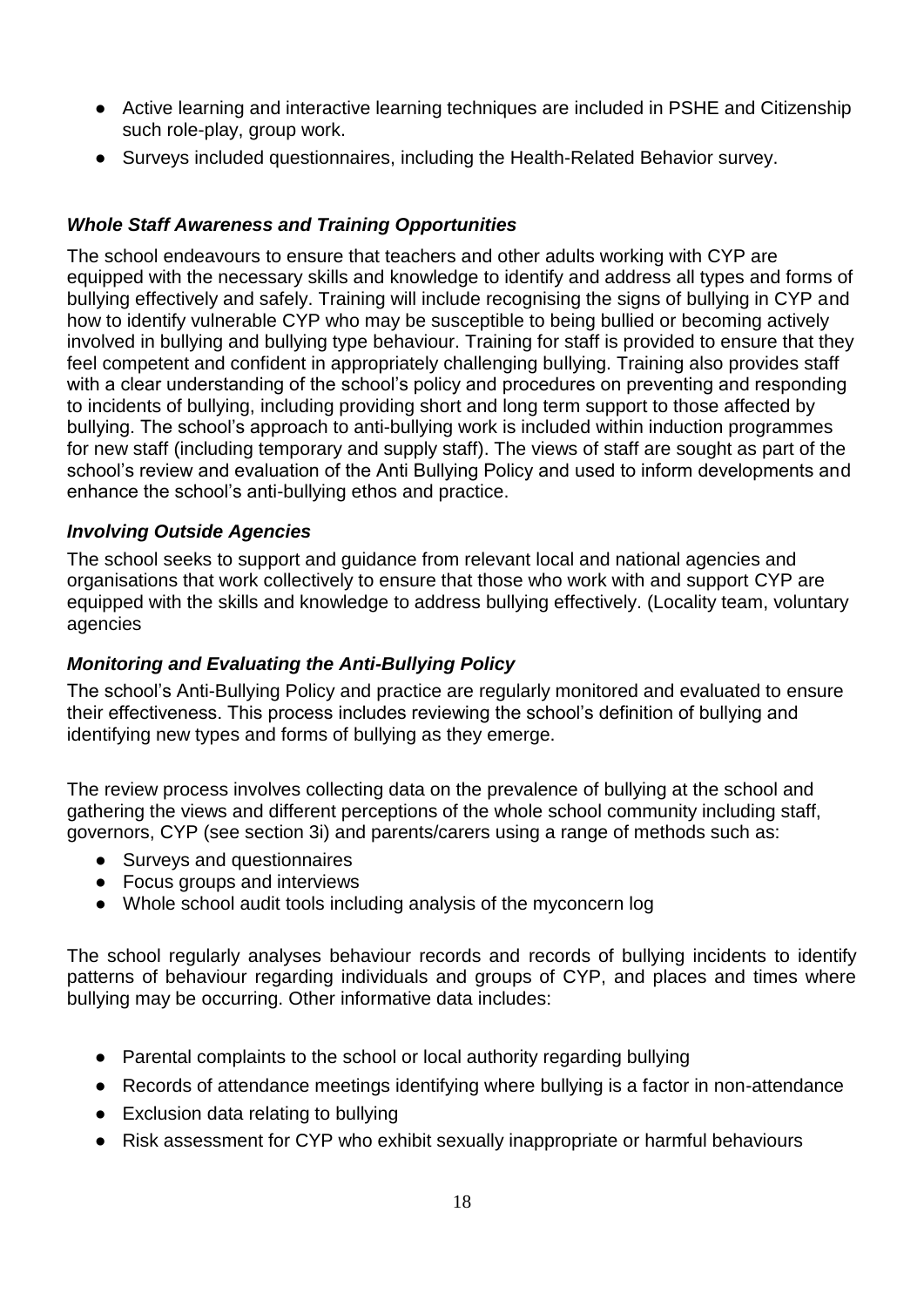- Transfer and admissions data specifically requests for transfer due to bullying or harassment
- Outcomes achieved as part of the school's work on promoting children's wellbeing
- Information contained in School Development Plans.
- Student Voice Groups
- Concern Logs (on MyConcern)
- Narrative on the school system

The results of the review are used to inform areas for school development, which are included in the School Improvement Plan.

<span id="page-18-0"></span>The policy is reviewed every 2 years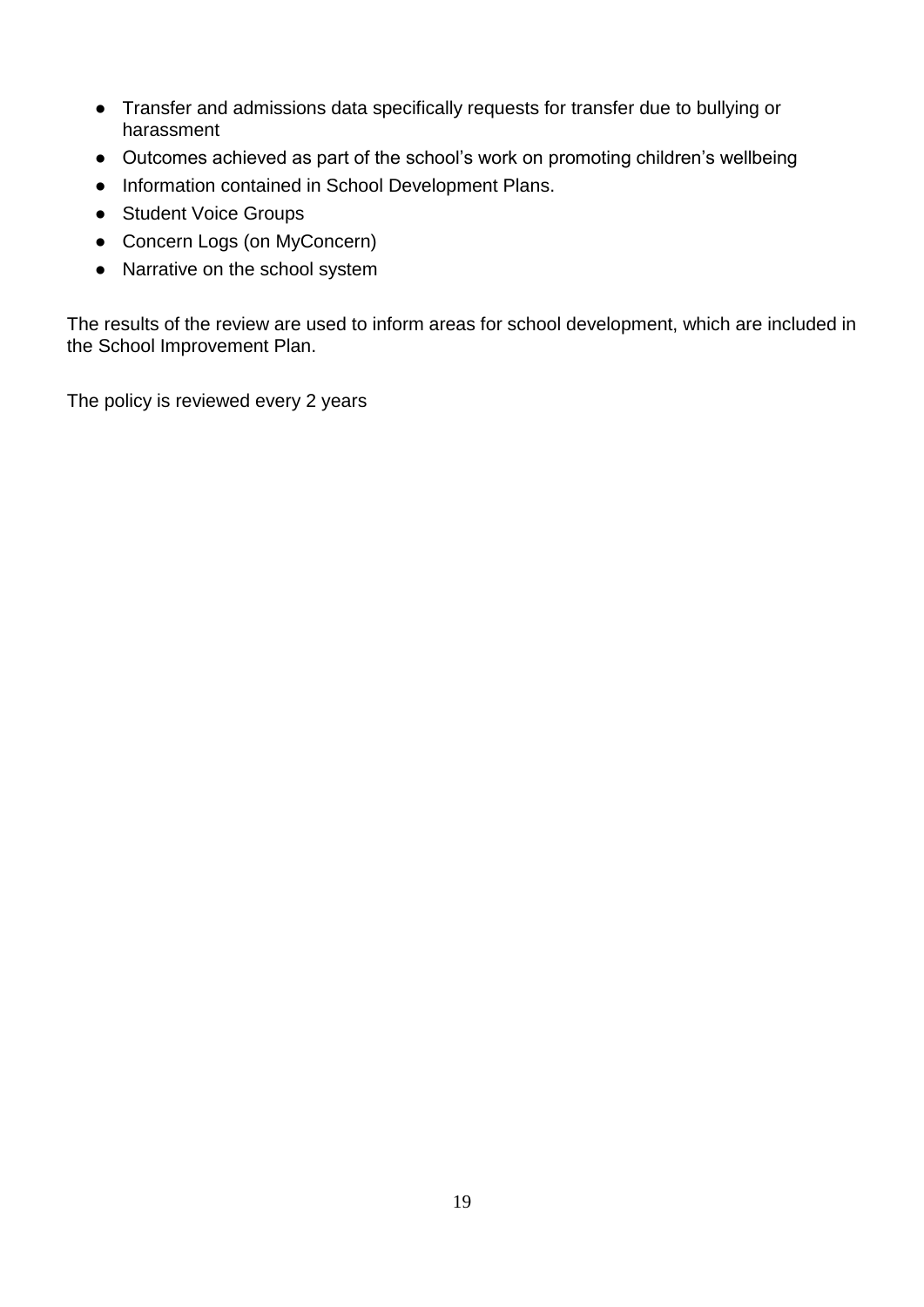## **Section 4 – Appendices**

## **Appendix A - Bullying: National Legislative and Policy Context**

**The Schools Standards & Frameworks Act (1998)** sets out the expectation that all schools are required by law to have an Anti-Bullying Policy. Children and young people should be involved in both the development and the monitoring of the Anti-Bullying Policy by being encouraged to discuss the policy and its effectiveness (compatible with Article 12 of United Nations Convention on the Rights of the Child 1989).

**The Education Act (2002)** gives schools and local authorities a legal duty to safeguard and promote the welfare of children and young people. Guidance that shows how this duty applies, issued by the DfES, refers specifically to bullying as an issue that needs to be considered as part of keeping children and young people safe (DfES 2004). More recently a new section has been added to this act, which introduces a duty on schools' governing bodies to promote community cohesion.

**The Education and Inspections Act (2006)** imposes a statutory duty on governing bodies to promote wellbeing in the context of 'Every Child Matters' and the Children Act (2004). The act also creates a clear, statutory power for members of school staff to impose disciplinary powers for inappropriate behaviour of pupils; enables head teachers as far as is reasonable, to regulate and take action on behaviour that occurs outside the school premises and when a member of staff is not in charge of the students. This can relate to any bullying incidents occurring anywhere off the school premises such as on school or public transport, outside the local shops or in a town or village centre.

**Criminal Law** Although bullying in itself is not a specific criminal offence in the UK, it is important to bear in mind that some types of harassing or threatening behaviour – or communication- could be a criminal offence, for example under the **Protection from Harassment Act (1997),** the **Malicious Communication Act (1988),** the **Communications Act (2003)** and the **Public Order Act (1986).** If school staff feel that an offence has been committed they should seek assistance form the police. For example, under the Malicious Communication Act (1988), it is an offence for a person to send an electronic communication to another person with the intent to cause distress or anxiety or to send an electronic communication which conveys a message which is indecent or grossly offensive, a threat or information which is false and known or believed to be false by the sender.

**The Crime and Disorder Act 1998 and The Anti Social Behaviour Act (2003)** state that schools, youth clubs and other educational settings should liaise with their local police officers where acts of bullying become criminal e.g. harassment, assault, wounding and causing grievous bodily harm with intent, or the carrying of weapons.

**Equality Act (2010)** brings together a raft of discrimination acts, regulations and codes of practice into one single act. It covers a number of protected characteristics. Those relevant for schools provision are: disability, gender reassignment, pregnancy and maternity, race, religion or belief, sex and sexual orientation. Schools and colleges must:

- Eliminate unlawful discrimination, harassment and victimisation
- Advance equality of opportunity between people who share a protected characteristic and those who do not share it
- Foster good relations between people who share a protected characteristic and those who do not share it.

This act is vital for the prevention of prejudice-related bullying in schools.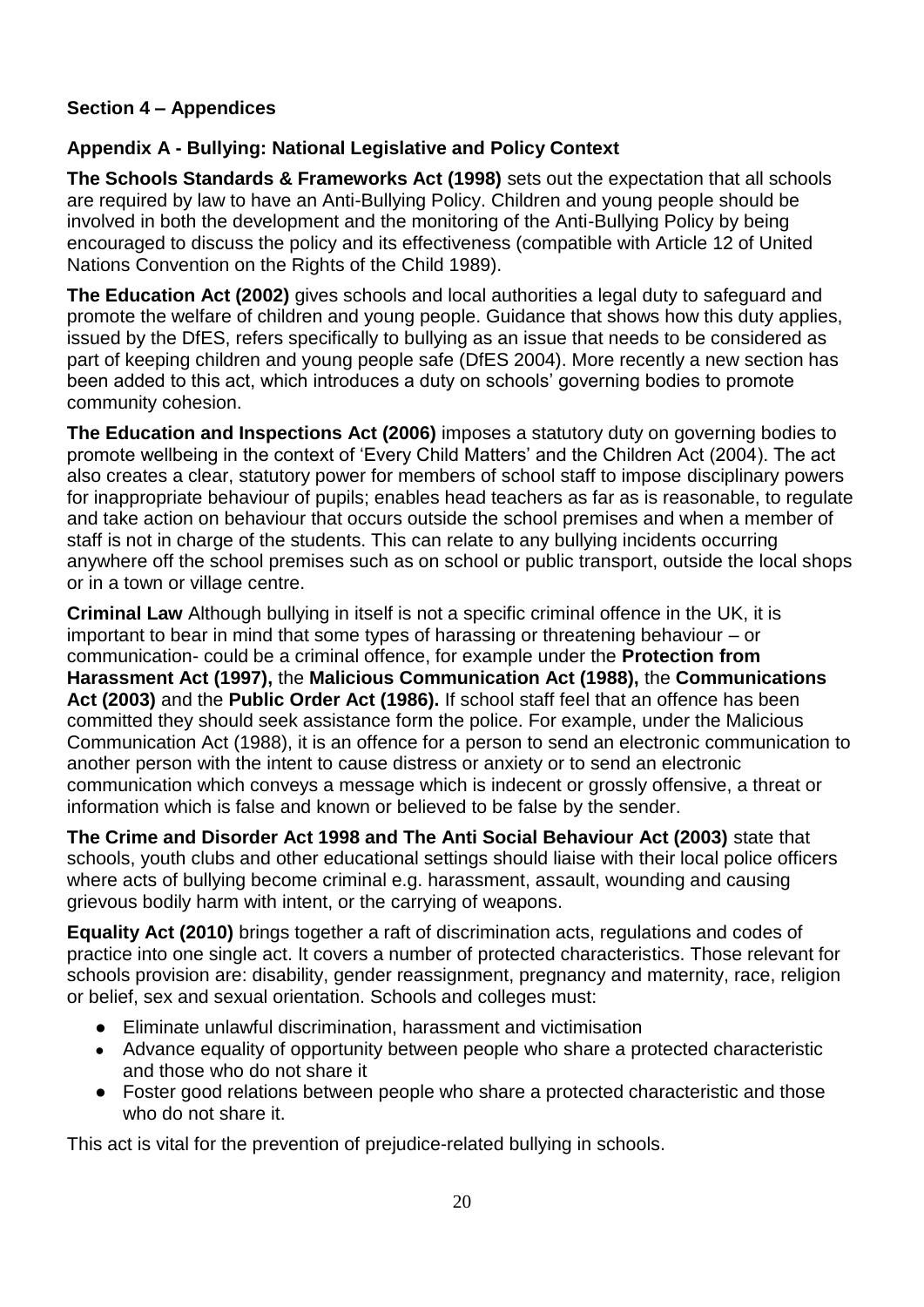**The Children Act (2004)** sets out the expectation that all professionals who work with children and young people are expected to work towards the five outcomes for children:

- 1. Be Healthy
- 2. **Stay Safe**
- 3. Enjoy and Achieve
- 4. **Make a Positive Contribution**
- 5. Achieve Economic Wellbeing

Bullying and discrimination feature as high-level aims in two of the five ECM outcomes – 'Stay Safe' and 'Make a Positive Contribution'. Schools and local authorities will be held responsible for ensuring that children and young people in their care achieve these outcomes.

**The Common Inspection Framework** requires Ofsted to make a judgement on the effectiveness of leadership and management and pupils' personal development, behaviour and welfare. Under these two criteria inspections will evaluate the effectiveness of measures established by schools to address all forms and types of bullying.

**The Children and Families Act (2014)** requires a Local Authority to produce a Local Offer that demonstrates the arrangements schools in their local area have in place for *"supporting the emotional mental and social development of disabled children and young people and those with SEN (this should include extra pastoral support arrangements for listening to the views of pupils and students with SEN and measures to prevent bullying)"* - SEN Code of Practice June 2014

**The DfE statutory guidance: Keeping children safe in education (2021)** states that all school and college members of staff should be aware of the signs of abuse and neglect so that they are able to identify cases of children who may be in need of help or protection. This includes emotional abuse which may involve serious bullying (including cyberbullying), causing children frequently to feel frightened or in danger.

**The DfE Working Together to Safeguard Children (2015)** states that professionals should be alert to the potential need for early help for a child who is showing signs of engaging in antisocial or criminal behaviour or is showing early signs of abuse and neglect.

**The Human Rights Act (2000)** is based on the European Convention on Human Rights. The act contains two articles, which may be of particular relevance to a bullied child who fails to receive protection from bullying:

**Article 3:** 'No one shall be subjected to torture or to inhuman or degrading treatment or punishment'**.**

**Article 6:** 'Everyone has the right to respect for his private and family life, his home and his correspondence.

In order for a claim to be brought under the Human Rights Act, the bullying would have to be extremely serious and have resulted in physical or psychiatric damage which is supported by strong medical evidence.

**The United Nations Convention on the Rights of the Child (1991)** contains the following articles relating to bullying:

**Article 2:** 'All the rights must be available to all children whatever their race, religion, language or ability'.

**Article 3:** 'A child's best interests should always be the main consideration'.

**Article 12**: 'Children's opinions should always be taken into account in matters that concern them'.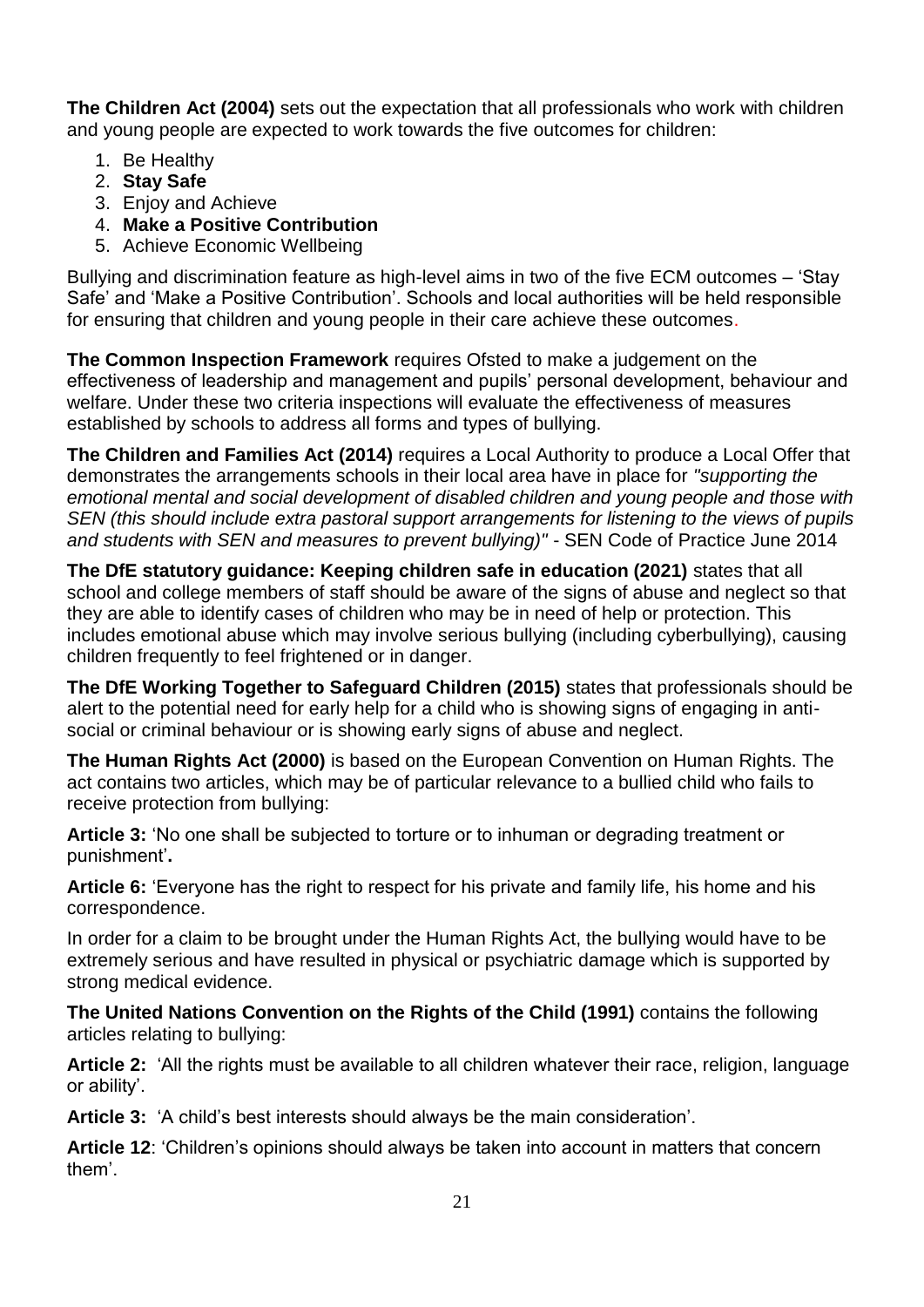**Article 19:** 'Children have a right to be protected from being hurt or badly treated'.

**Article 37a:** 'No child should be subjected to torture or other cruel, inhuman or degrading treatment or punishment'.

Although the United Nations Convention on the Rights of the Child cannot be upheld in UK courts of law, the European Convention on Human Rights is a relevant international legal instrument that is legally binding; hence it can be enforced in UK courts.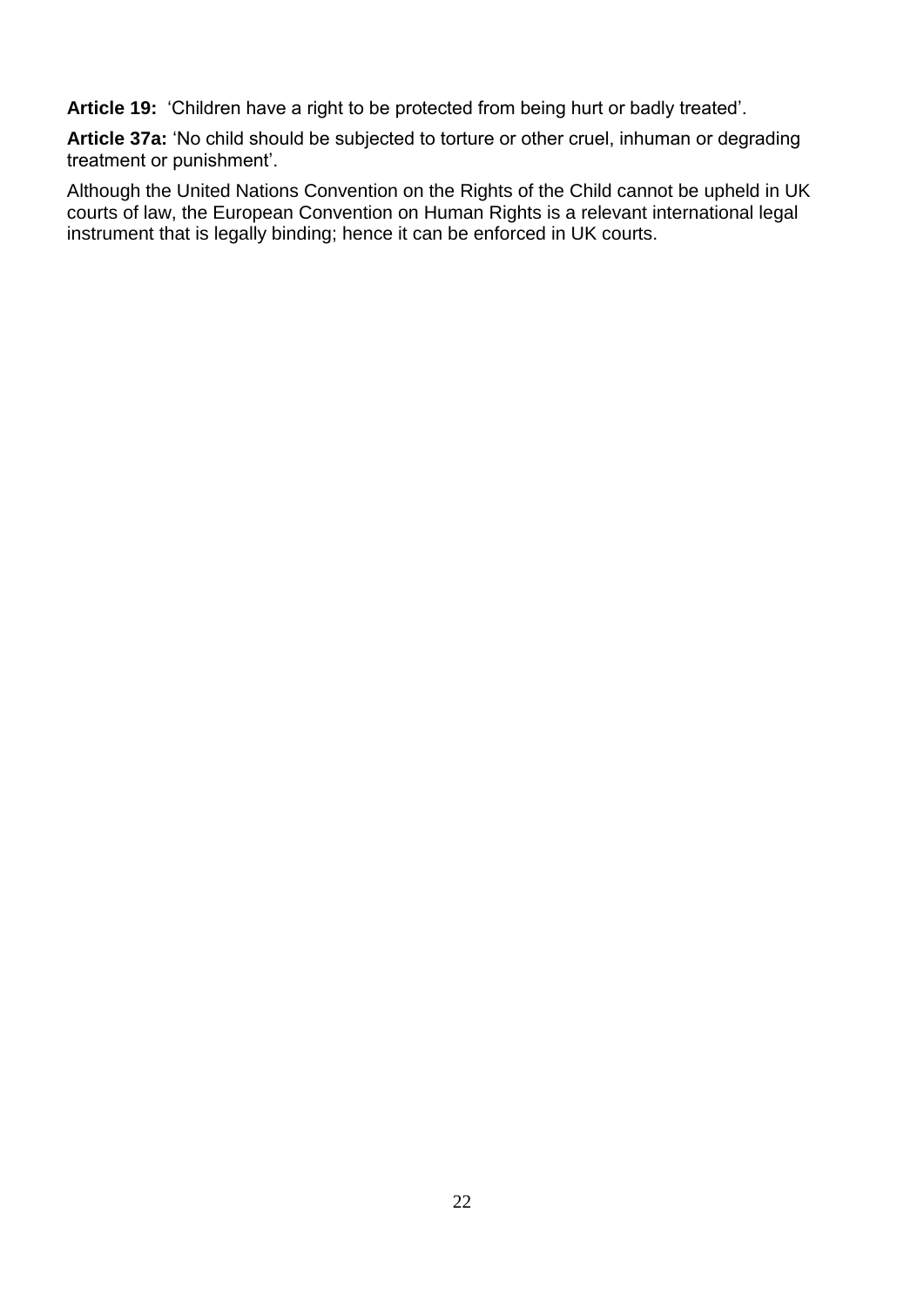#### **This policy reflects recommendations and is consistent with the following national guidance:**

*DCSF (2007) Guidance on the Duty to Promote Community Cohesion DCSF (2007- 2010) Safe to Learn: Embedding Anti-Bullying Work in Schools:*

- *Cyberbullying*
- *Bullying involving Children with Special Educational Needs and Disabilities*
- *Homophobic Bullying*
- *Bullying around Racism, Religion and Culture*
- *Preventing and responding to Sexist, Sexual and Transphobic Bullying.*

*DfE (2014) Behaviour and Discipline; Use of Reasonable Force; Screening, Searching and Confiscation.*

*DfE (2014) Preventing and Tackling Bullying.*

It also reflects former national programmes and strategies including:

*DH/DfES (2006) National Healthy Schools Programme* 

*DfES (2005) Primary National Strategy: Behaviour and Attendance*

*DfES (2005) Secondary National Strategy: Behaviour and Attendance*

*DfES (2005) Excellence and Enjoyment: Primary and Secondary Social and Emotional Aspects of Learning.* 

### **Other departmental advice and guidance:**

DfE Behaviour and Discipline in Schools Guidance Mental health and behaviour in schools advice for school staff

Counselling in schools a blueprint for the future: advice for school leaders and counsellors

Keeping Children Safe in Education (KCSIE) Working together to safeguard children

### **Legislative links**

Schools' duty to promote good behaviour: Section 89 Education and Inspections Act 2006

Power to tackle poor behaviour outside school The Equality Act 2010

#### **Specialist organisations**

The following organisations provide support for schools and parents dealing with specific bullying issues including the social, mental or emotional affects caused by bullying. The Anti-Bullying Alliance (ABA): Founded in 2002 by NSPCC and National Children's Bureau, the Anti-Bullying Alliance ABA) brings together over 100 organisations into one network to develop and share good practice across the whole range of bullying issues. The ABA has also put together a fact sheet outlining the range of support that is available to schools and young people from the anti-bullying sector which can be accessed here.

The Diana Award: Anti-Bullying Ambassadors programme to empower young people to take responsibility for changing the attitudes and behaviour of their peers towards bullying. It will achieve this by identifying, training and supporting school anti-bullying ambassadors.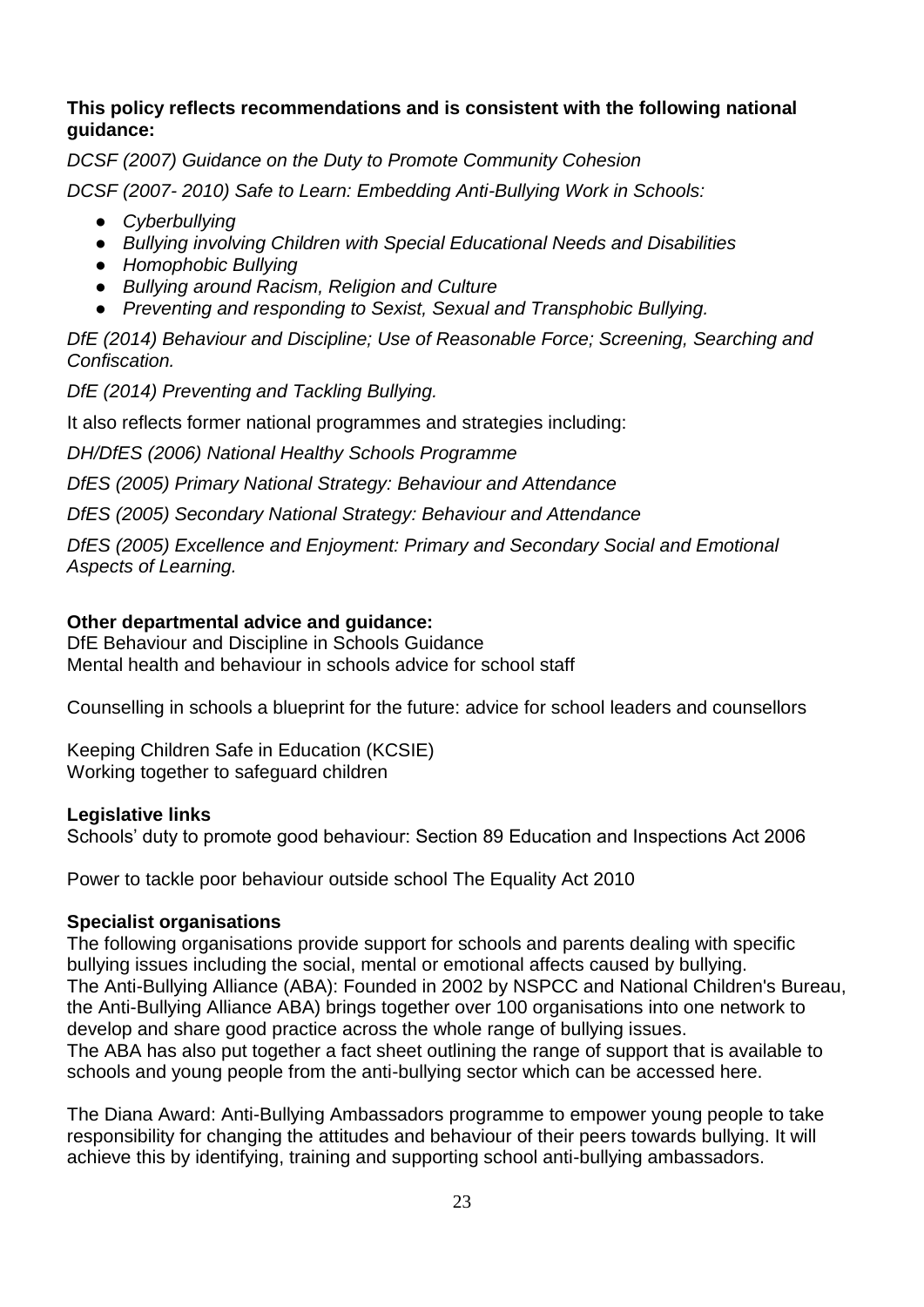Kidscape: Charity established to prevent bullying and promote child protection providing advice for young people, professionals and parents about different types of bullying and how to tackle it. They also offer specialist training and support for school staff, and assertiveness training for young people.

The BIG Award: The Bullying Intervention Group (BIG) offer a national scheme and award for schools to tackle bullying effectively.

Restorative Justice Council: Includes best practice guidance for practitioners 2011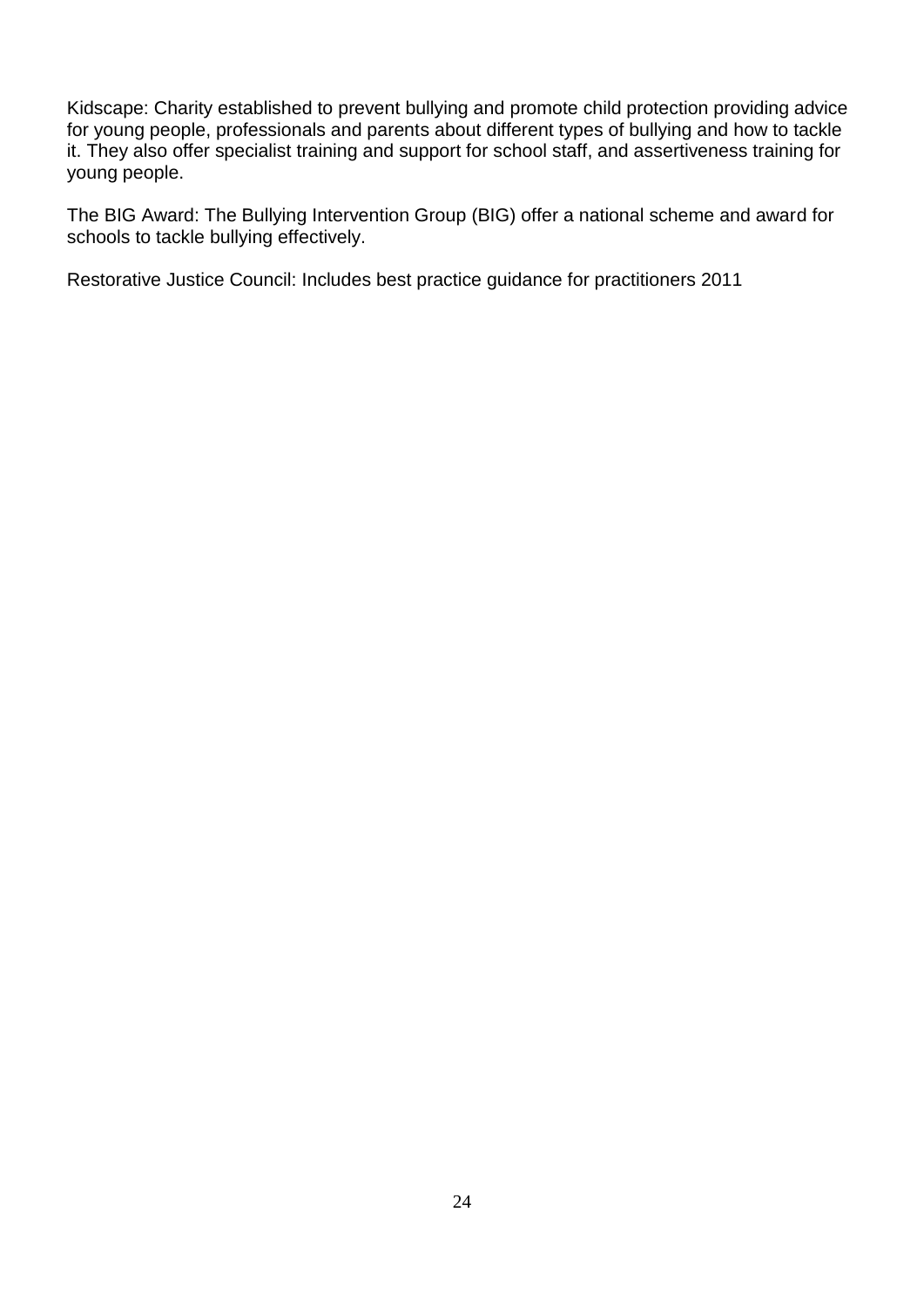# *Appendix C -Types of Bullying*

#### **Bullying related to race, religion or culture**

Racist or faith-based bullying is bullying based on a person's background, colour, religion or heritage. Some surveys and focus groups have found that a high proportion of bullied pupils have experienced racist or faith-based bullying. Recent political and social issues also appear to have been a factor in the rise in this type of bullying and harassment. There is research to support the suggestion that where black and minority ethnic (BME) children experience bullying, it is more likely to be severe bullying. Moreover, bullying incidents can be a subset of the indirect and direct racist hostility which BME children, children of different faiths and Traveler children can experience in a number of situations.

When racist or faith-based bullying takes place, the characteristics singled out not only apply to the individual child but also make reference to their family and more broadly their ethnic or faith community as a whole. Racial and cultural elements in bullying can be seen to heighten the negative impact on a child's sense of identity, self-worth and self-esteem.

Schools are advised to log all incidents of racist or faith-based, homophobic and disabilityrelated bullying and submit them on a regular basis (termly) to the local authority. This allows local authorities to monitor the occurrence of incidents and identify underlying trends in racist bullying so that appropriate and relevant training and support can be provided to schools. It is important to note that all incidents that are identified as potentially racist must be recorded, reported and investigated as such. The Stephen Lawrence Inquiry Report (1999) defines racism as 'conduct or words which advantage or disadvantage people because of their colour, culture or ethnic origin. In its more subtle form, it is as damaging as in its more overt form'.

### **Specialist organisations**:

Anne Frank Trust: Runs a schools project to teach young people about Anne Frank and the Holocaust, the consequences of unchecked prejudice and discrimination, and cultural diversity.

Educate Against Hate: provides teachers, parents and school leaders practical advice and information on protecting children from extremism and radicalisation.

Show Racism the Red Card: Provide resources and workshops for schools to educate young people, often using the high profile of football, about racism.

Kick It Out: Uses the appeal of football to educate young people about racism and provide education packs for schools.

Tell MAMA: Measuring Anti-Muslim Attacks (MAMA) allows people from across England to report any form of Anti-Muslim abuse, MAMA can also refer victims for support through partner agencies.

Anti-Muslim Hatred Working Group: Independent members of this group are representatives from the Muslim community and will assist and advise on all relevant issues.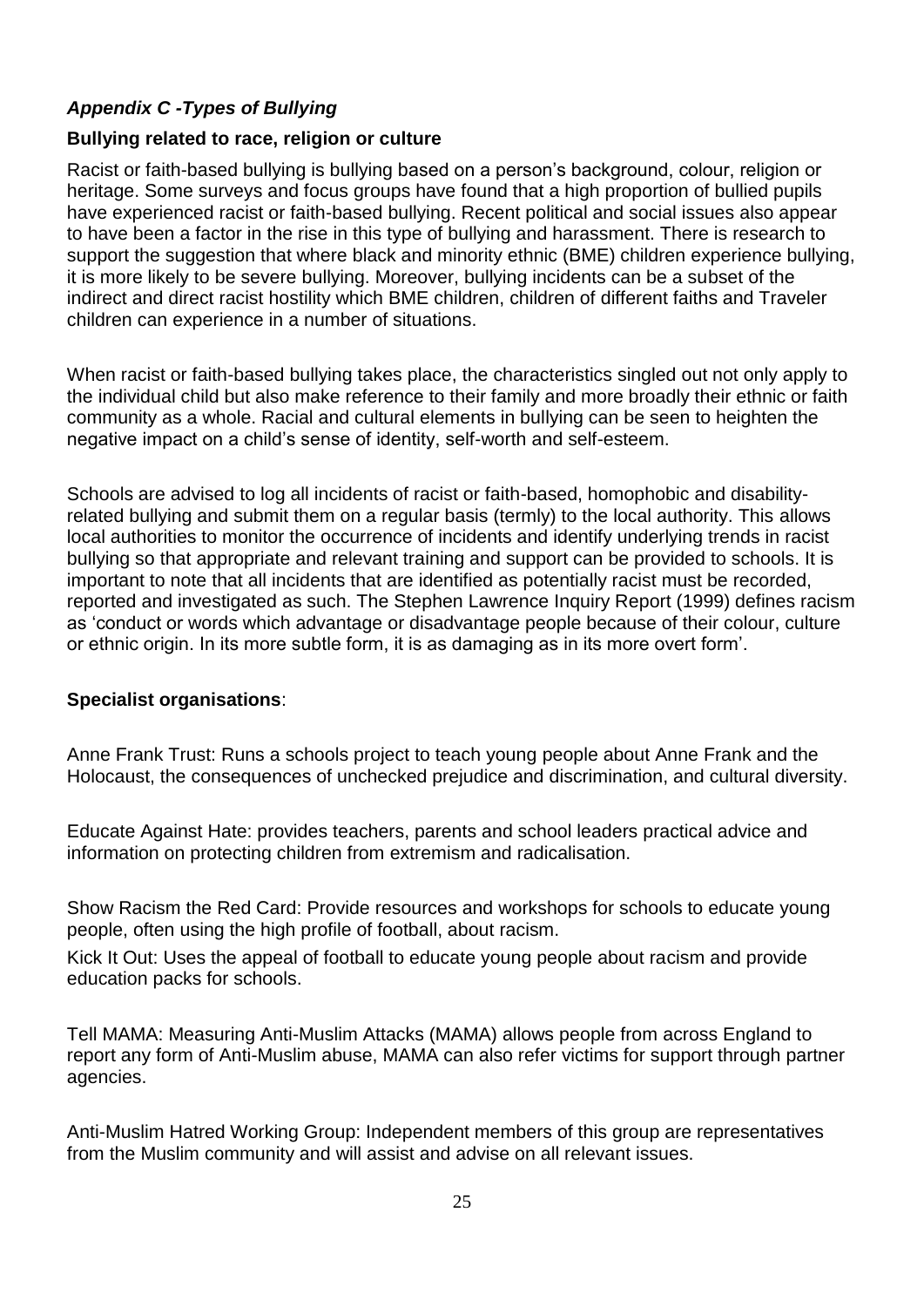#### **Bullying related to special educational needs and disabilities (SEND)**

Research shows that children and young people with SEN and disabilities are more at risk of bullying than their peers. Public bodies have new responsibilities to actively promote equality of opportunity for all disabled people and eliminate disability-related harassment.

Children and young people with special educational needs and disabilities, whether in mainstream or special schools, do not always have the levels of social confidence and competence and the robust friendship bonds that can protect against bullying. Where children with SEN and disabilities are themselves found to be bullying, in most cases (except those related to specific conditions) schools should expect the same standards of behaviour as those which apply to the rest of the school community, having made the reasonable adjustments necessary.

#### **Specialist organisations:**

Mencap: Represents people with learning disabilities, with specific advice and information for people who work with children and young people.

Changing Faces: Provide online resources and training to schools on bullying because of physical differences.

Cyberbullying and children and young people with SEN and disabilities: Advice provided by the Anti-Bullying Alliance on developing effective anti-bullying practice.

Anti-bullying Alliance SEND programme of resources: Advice provided by the Anti-bullying Alliance for school staff and parents on issues related to SEND and bullying.

Information, Advice and Support Service Network: Every Local area has information, advice and support service, providing information, advice and support to disabled children and young people, and those with SEN, and their parents.

#### **Bullying related to gifted and talented children and young people**

Children and young people who are gifted and talented can be vulnerable to bullying. Their achievements, different interests and advanced abilities can set them apart from their peers and can lead to a sense of not 'fitting in' and feelings of isolation. Their talents and abilities may cause feelings of resentment and jealousy among their peers which may make them targets for bullying behaviour.

#### **Bullying related to appearance or health conditions**

Those with health or visible medical conditions, such as eczema, may be more likely than their peers to become targets for bullying behaviour. Perceived physical limitations, such as size and weight, and other body image issues can result in bullying, and obvious signs of affluence (or lack of it), can also be exploited.

#### **Specialist organisations:**

MindEd: Provides a free online training tool for adults that is also available to schools. It can be used to help school staff learn more about children and young people's mental health problems.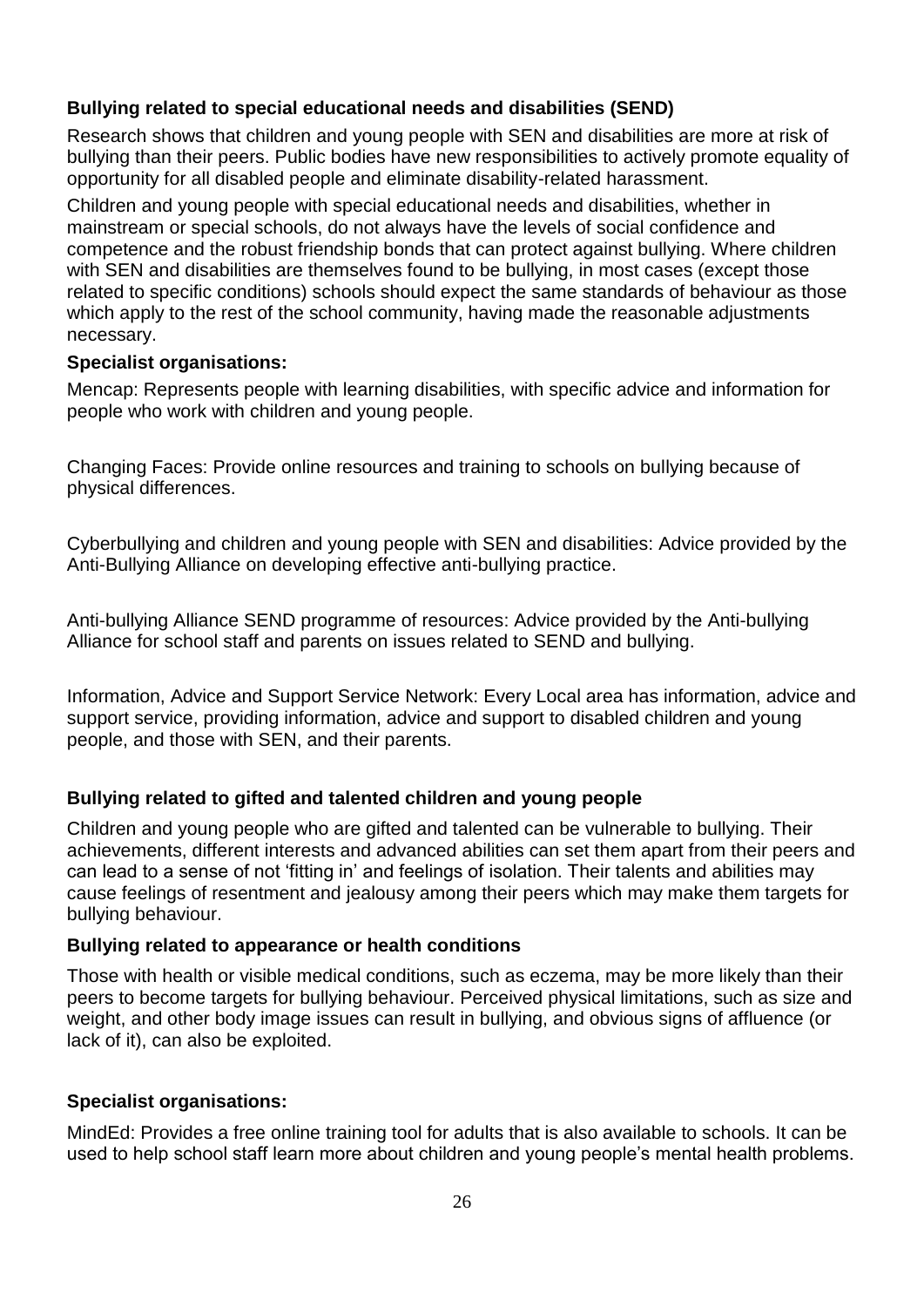It provides simple, clear guidance on mental health and includes information on identifying, understanding and supporting children who are bullied.

PSHE Association – guidance and lesson plans on improving the teaching of mental health issues

#### **Bullying related to sexual orientation**

Homophobic bullying involves the targeting of individuals on the basis of their perceived or actual sexual orientation. Evidence of homophobic bullying suggests that children and young people who are gay, lesbian or bisexual (or perceived to be) face a higher risk of victimisation than their peers.

Homophobic bullying is perhaps the form of bullying least likely to be self-reported since disclosure carries risks not associated with other forms of bullying. The young person may not want to report bullying if it means "coming out" to teachers and parents before they are ready to.

Homophobic bullying includes all forms of bullying but in particular, it can include:

- Verbal abuse the regular use, consciously or unconsciously, of offensive and discriminatory language, particularly the widespread use of the term 'gay' in a negative context. Also spreading rumours that cause an individual's perceived sexual orientation to be ridiculed, questioned or insulted
- Physical abuse including hitting, punching, kicking, sexual assault and threatening behaviour
- Cyberbullying using online spaces to spread rumours about someone or exclude them. Can also include text messaging, including video and picture messaging.

#### **Specialist organisations:**

Ending Violence Against Women and Girls (EVAW): A Guide for Schools. This guide from the End Violence Against Women Coalition sets out the different forms of abuse to support education staff to understand violence and abuse of girls, warning signs to look for, and how to get your whole school working towards preventing abuse.

Disrespect No Body: a Home Office led campaign which helps young people understand what a healthy relationship is. This website includes teaching materials to be used in the classroom.

Anti-bullying Alliance: advice for school staff and professionals about developing effective antibullying practice in relation to sexual bullying.

#### **Bullying of young carers or looked after children or otherwise linked to home circumstances**

Children and young people may be made vulnerable to bullying by the fact that they provide care to someone in their family with an illness, disability, mental health or substance misuse problem. Young carers may be taking on practical and emotional caring responsibilities that would normally be expected of an adult. Research has highlighted the difficulties young carers face, including risks of ill-health, stress and tiredness, especially when they care through the night. Many feel bullied or isolated. Children in care may also be vulnerable to bullying for a variety of reasons, such as their not living with their birth parents or because they have fallen behind in their studies. Some children and young people are heavily influenced by their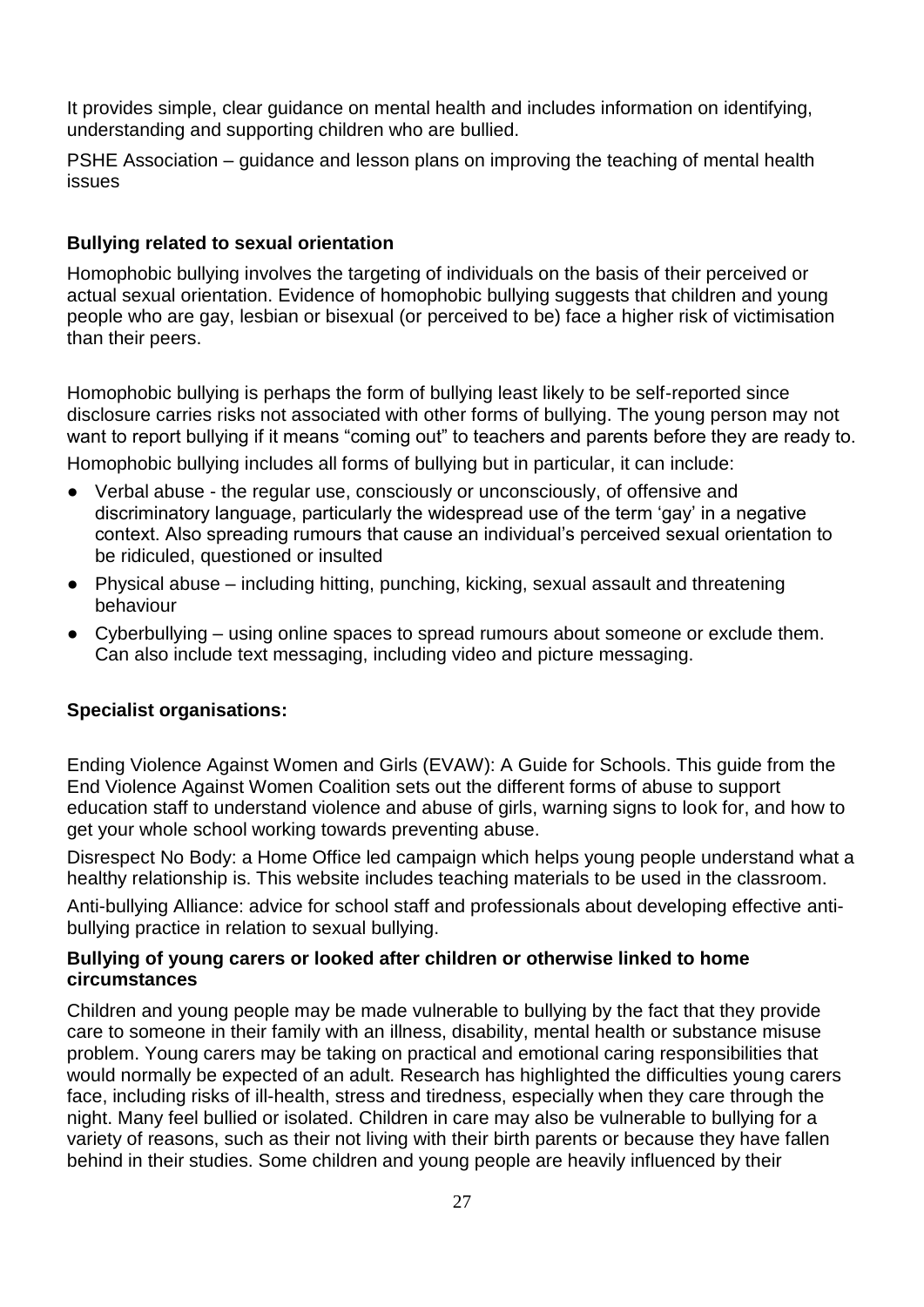communities or homes where bullying and abuse may be common. Some bullying at school may arise from trauma or instability at home related to issues of domestic violence or bereavement or from the experience of being part of a refugee family. Siblings of vulnerable children may themselves be the subject of bullying by association.

#### **Sexist, sexual and transphobic bullying**

Sexist, sexual and transphobic bullying affects both genders. Boys may be victims as well as girls, and both sexes may be victims of their own sex. Sexist bullying is based on sexist attitudes that when expressed demean, intimidate or harm another person because of their sex or gender. Sexual bullying may be characterised by name calling, comments and overt "looks" about appearance, attractiveness and emerging puberty. In addition, uninvited touching, innuendos and propositions, pornographic imagery or graffiti may be used. Children and young people identifying as transgender or experiencing gender dysphoria (feeling that they belong to another gender or do not conform with the gender role prescribed to them) can also become a target of bullying.

### **Specialist organisations:**

Barnardos: through its LGBTQ Hub, offers guidance to young people, parents and teachers on how to support LGBT students and tackle LGBT prejudice-based bullying

EACH: (Educational Action Challenging Homophobia): provides a national freephone Actionline for targets of homophobic or transphobic bullying and training to schools on sexual orientation, gender identity matters and cyberhomophobia.

Metro Charity: an equality and diversity charity, providing health, community and youth services across London, the South East, national and international projects. Metro works with anyone experiencing issues related to gender, sexuality, diversity or identity

Proud Trust: helps young people empower themselves to make a positive change for themselves and their communities through youth groups, peer support, delivering of training and events, campaigns, undertaking research and creating resources.

Schools Out: Offers practical advice, resources (including lesson plans) and training to schools on LGBT equality in education.

Stonewall: An LGB equality organisation with considerable expertise in LGB bullying in schools, a dedicated youth site, resources for schools, and specialist training for teachers.

### **Bullying related to cyber-bullying and online safety:**

The rapid development of, and widespread access to, technology has provided a new medium for 'virtual' bullying, which can occur in or outside school. Cyber-bullying is a different form of bullying and can happen at all times of the day, with a potentially bigger audience, and more accessories as people forward on content at a click.

The Education Act 2011 amended the power in the Education Act 1996 to provide that when an electronic device, such as a mobile phone, has been seized by a member of staff who has been formally authorised by the headteacher, that staff member can examine data or files, and delete these, where there is good reason to do so. This power applies to all schools and there is no need to have parental consent to search through a young person's mobile phone.

If an electronic device that is prohibited by the school rules has been seized and the member of staff has reasonable ground to suspect that it contains evidence in relation to an offence, they must give the device to the police as soon as it is reasonably practicable. Material on the device that is suspected to be evidence relevant to an offence, or that is a pornographic image of a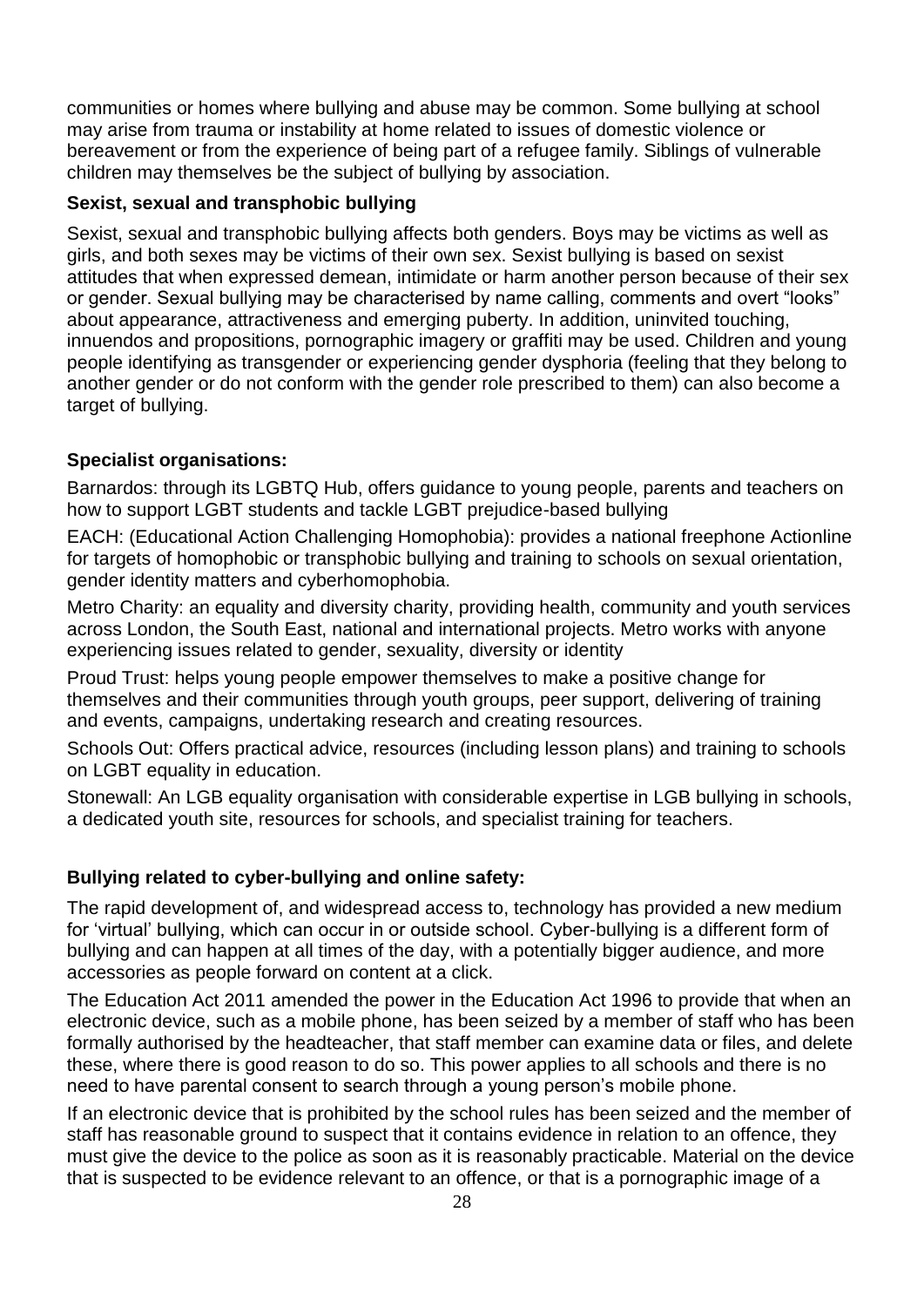child or an extreme pornographic image, should not be deleted prior to giving the device to the police (Section 62 of the Coroners and Justice Act 2009 defines prohibited images of children. Section 63 of the Criminal Justice and Immigrations Act 2008 defines extreme pornographic images). If a staff member finds material that they do not suspect contains evidence in relation to an offence, they can decide whether it is appropriate to delete or retain the material as evidence of a breach of school discipline.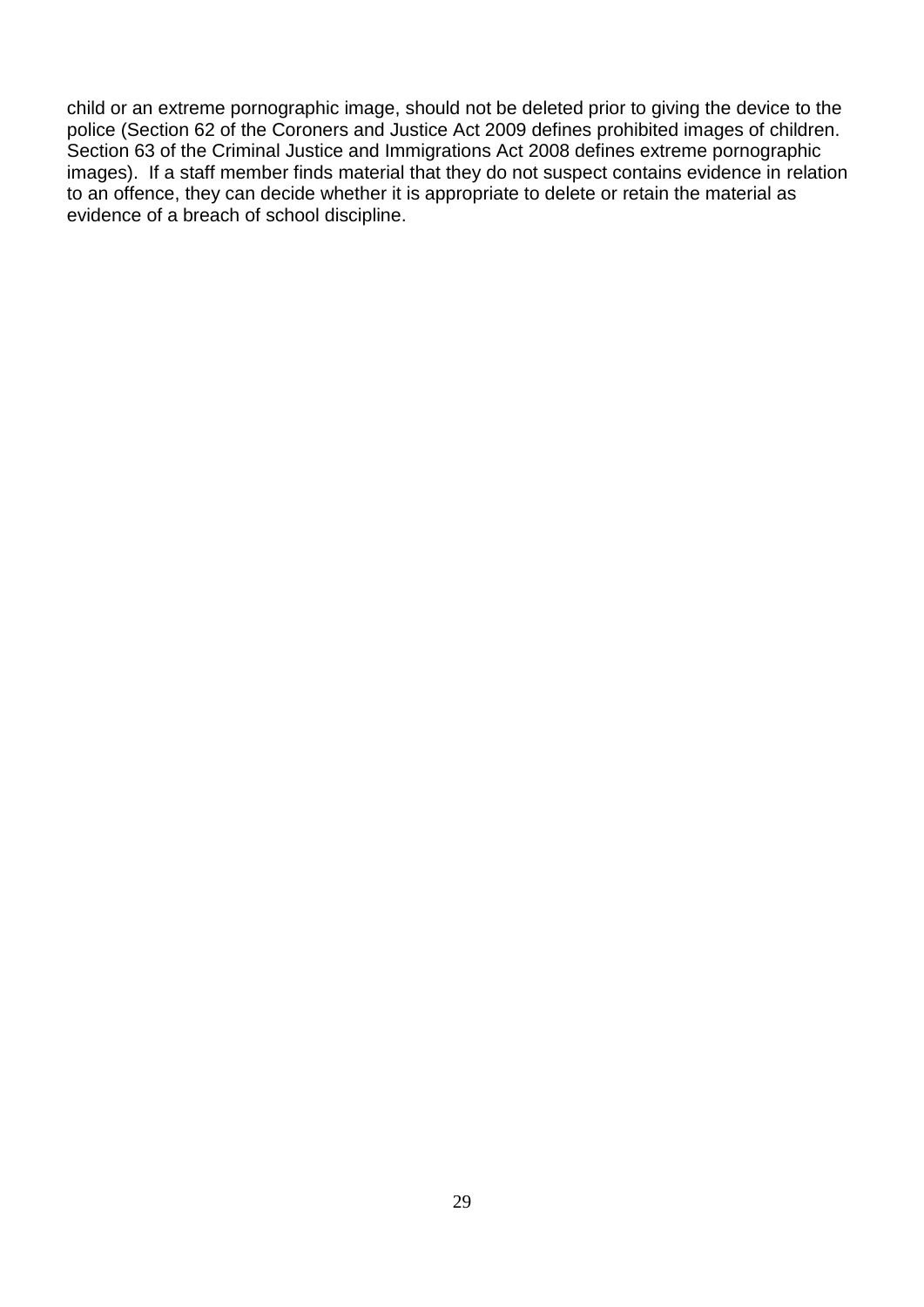# <span id="page-29-0"></span>*Appendix D - Responding to Incidents of Bullying – Sequence of Events and recording*

#### **Stage 1 - School made aware of alleged bullying incident.**

Support Line [\(support@bottishamvc.org\)](mailto:support@bottishamvc.org) member of staff, Anti-bullying Ambassadors, Peer/friend/bystander/witness, Parental contact.

| Report a Concern          |                                                                                               |              |                                                                                                  |
|---------------------------|-----------------------------------------------------------------------------------------------|--------------|--------------------------------------------------------------------------------------------------|
| Name(s) of Pupil(s)       | Please name the Pupil(s) subject of this concern and any other Pupil(s) you want linked to it | Q            | Start typing a name and PAUSE - then<br>click on the relevant name(s) from the<br>drop down list |
|                           |                                                                                               |              |                                                                                                  |
| <b>Concern Summary</b>    | e.g. Injury - Megan arrived at School this morning with a badly bruised right eye.            |              |                                                                                                  |
| <b>Send Concern to</b>    | Please Select a Notification Group                                                            | $\mathbf{v}$ |                                                                                                  |
| <b>Concern Date/Time</b>  |                                                                                               |              |                                                                                                  |
| <b>Details of Concern</b> | There is no need to repeat the Concern Summary.                                               |              |                                                                                                  |
| Is this urgent?           | If YES, please check this box.                                                                |              |                                                                                                  |
| <b>Action taken</b>       |                                                                                               |              |                                                                                                  |
| <b>Attachment</b>         |                                                                                               | Browse       |                                                                                                  |
|                           | <b>O</b> Please attach any media that is relevant to this concern.                            |              |                                                                                                  |
|                           | <b>Submit Concern</b>                                                                         |              |                                                                                                  |

Member of staff to report bullying via MyConcern.

Staff will be asked to report the following:

- 1. Date and time of the incident
- 2. Location of incident
- 3. Names of the target (recorded as the name for the concern) and alleged perpetrator(s) within the 'Details of Concern'.
- 4. Names of the witnesses or bystanders within the 'details of concern'.
- 5. Nature of incident including details of any impact, injury or damage to property
- 6. Any immediate actions were taken by the person reporting the concern.

### **Stage 2 – DSL to decide if it is a bullying incident**

### **"Bullying is repeated negative behaviour that is intended to make others feel upset , uncomfortable or unsafe."**

If yes, then allocate to a PSW to begin an investigation and complete a Bullying Incident Form. Note the MyConcern – Concern ID to the Bullying Incident form. The DSL would assign the **'Bullying' Category** to the incoming concern. The DSL will assign a 'Case Owner' who will lead any further investigation and continue through the described stages below.

If the incident is deemed not to be a bullying incident, then consult with colleagues (heads of learning, SENCO, designated safeguarding leads) to decide the most appropriate course of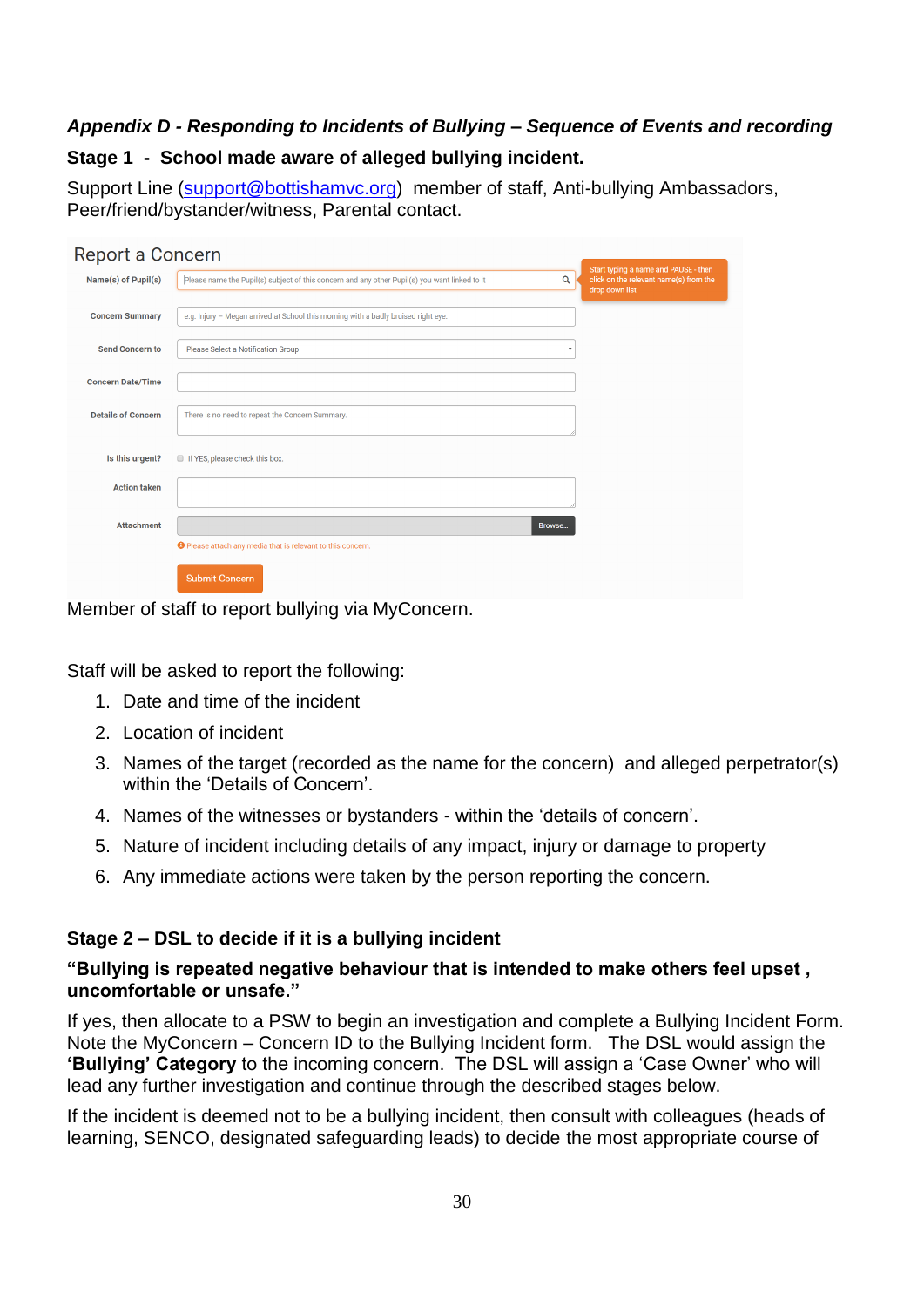actions to support the children involved. If the incident is deemed not to be bullying, another category will be applied to the concern.

The DSL will add the alleged perpetrators to the concern by associating the linked pupils.

| <b>O</b> Confirming the Pupil(s) identity will ensure that any other relevant records can be identified. |  |
|----------------------------------------------------------------------------------------------------------|--|
|                                                                                                          |  |
| Link<br>Please name the Pupil(s) subject of this concern and any other Pupil(s) you want linked to it    |  |

## **Stage 3 – Actions to prevent a repeat of a bullying incident**

Consult, colleagues, heads of learning, SENCO, designated safeguarding leads to decide on actions that are likely to prevent further bullying from taking place. This may involve:

- Involving parents/carers
- Applying a restorative approach
- Applying some protective measures or consequences

### **Stage 4 – Support for the target of bullying**

Consult, colleagues, heads of learning, SENCO, designated safeguarding leads to decide on further support that may be required to support the target(s) of the bullying incident(s) and alleged perpetrator(s). This may involve:

- Further monitoring
- Counselling
- Support from our Pastoral Team / Wellbeing Ambassadors or Safe Place

### **Stage 5 – Support for the perpetrator of bullying**

Consult, colleagues, heads of learning, SENCO, designated safeguarding leads to decide on further support that may be required to support the perpetrator of the bullying incident(s) and alleged perpetrator(s). This may involve:

- Further monitoring
- Counselling
- Support from our Pastoral Team / Wellbeing Ambassadors / Safe Place

Case Owner to ensure all evidence and actions are recorded on MyConcern

- Students Statements
- Statements from staff
- Actions Taken to Prevent Bullving.
- Parents were informed of the incident and the concern logged.
- Checking in with the victim and perpetrator after the event to ensure adequate resolution.

#### **Stage 6 – Check at a later stage that the bullying has stopped**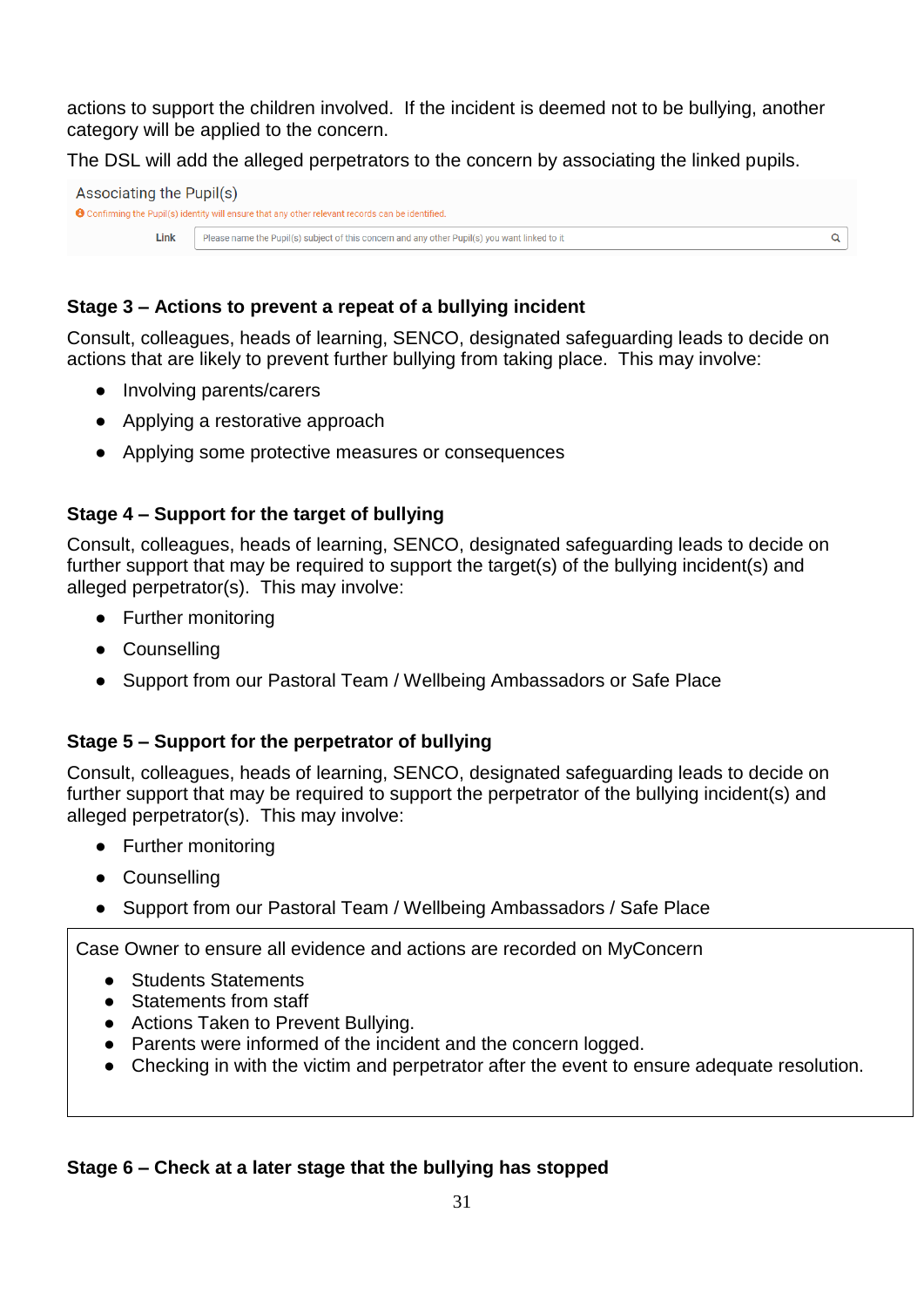Check with the target of bullying that there has not been any repeat incidents.

If there has been repeated issues then return to Stage 3 and consider a different approach and support. Consult with a member of the leadership team.

**If the Bullying has stopped, then add a comment to the MyConcern case, and the concern can be closed this will be done by a DSL**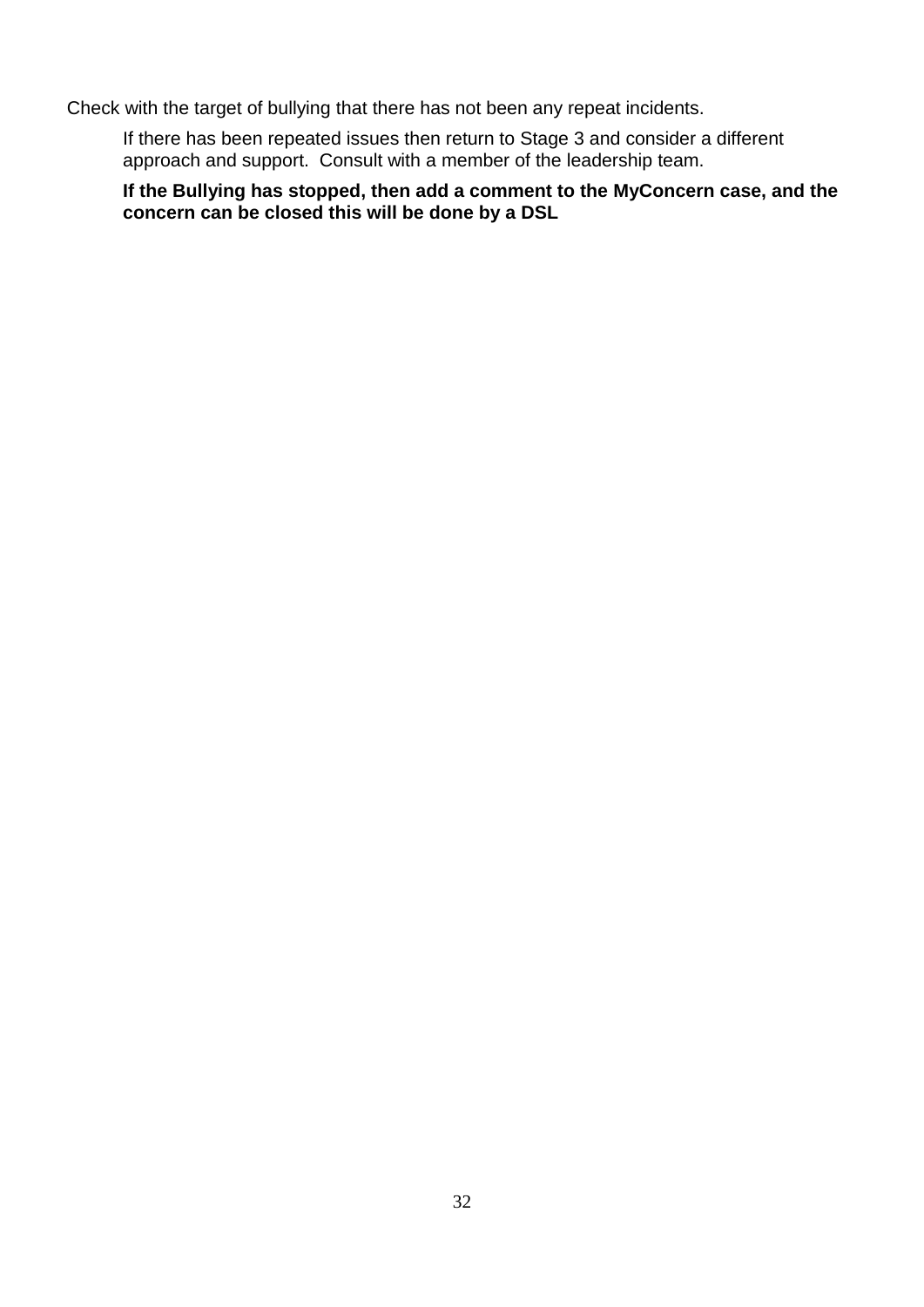# *Appendix E - Responding to Incidents of Bullying – The Support Group Method*

This appendix outlines the restorative processes and approaches the school will take when responding to incidents of bullying. This appendix includes an outline of *The Support Group Method.* 

#### **The Support Group Method – Introduction**

The Support Group Method, developed by Barbara Maines and George Robinson, was first outlined in Educational Psychology in Practice (1991). The approach addresses bullying by forming a support group of children and young people who have been bullying and/or have been involved as bystanders. It uses a problem-solving approach, without apportioning blame, giving responsibility to the group to solve the problem and to report back at a subsequent review meeting.

For further information, see [5A The Support Group Method](http://www.cambridgeshirepshe.org.uk/AntiBullying/5ATheSupportGroupMethod.pdf) and [5B Recording Sheets for the](http://www.cambridgeshirepshe.org.uk/AntiBullying/5BRecordingSheetsSupportGroupMethod.doc)  [Support Group Method](http://www.cambridgeshirepshe.org.uk/AntiBullying/5BRecordingSheetsSupportGroupMethod.doc)

#### **The Support Group Method – A Seven-Step Structure**

#### **Step one – talk with and listen to the target**

Aims of this step:

To understand the pain experienced by the target

To explain the method and gain permission to proceed

To discuss who will make up The Support Group

To agree what will be recounted to the group.

#### **Step two – convene a meeting with the people involved**

The facilitator arranges to meet with the group of children who have been involved and suggested by the target. A group of six to eight children works well. This is an opportunity for the facilitator to use their judgement to balance the group so that helpful and reliable children are included alongside those whose behaviour has been causing distress. The aim is to use the strengths of the group members to bring about the best outcome.

#### **Step three – explain the problem**

The facilitator starts by telling the group that s/he is worried about the target who is having a very hard time at the moment. By asking the group to listen to his/her own worries, the facilitator can divert some suspicion or irritation which might be directed towards the target.

The facilitator recounts the story of the target's unhappiness and may use a piece of writing or a drawing to emphasise the target's distress. At no time does the facilitator discuss the details of the incidents or allocate blame to the group.